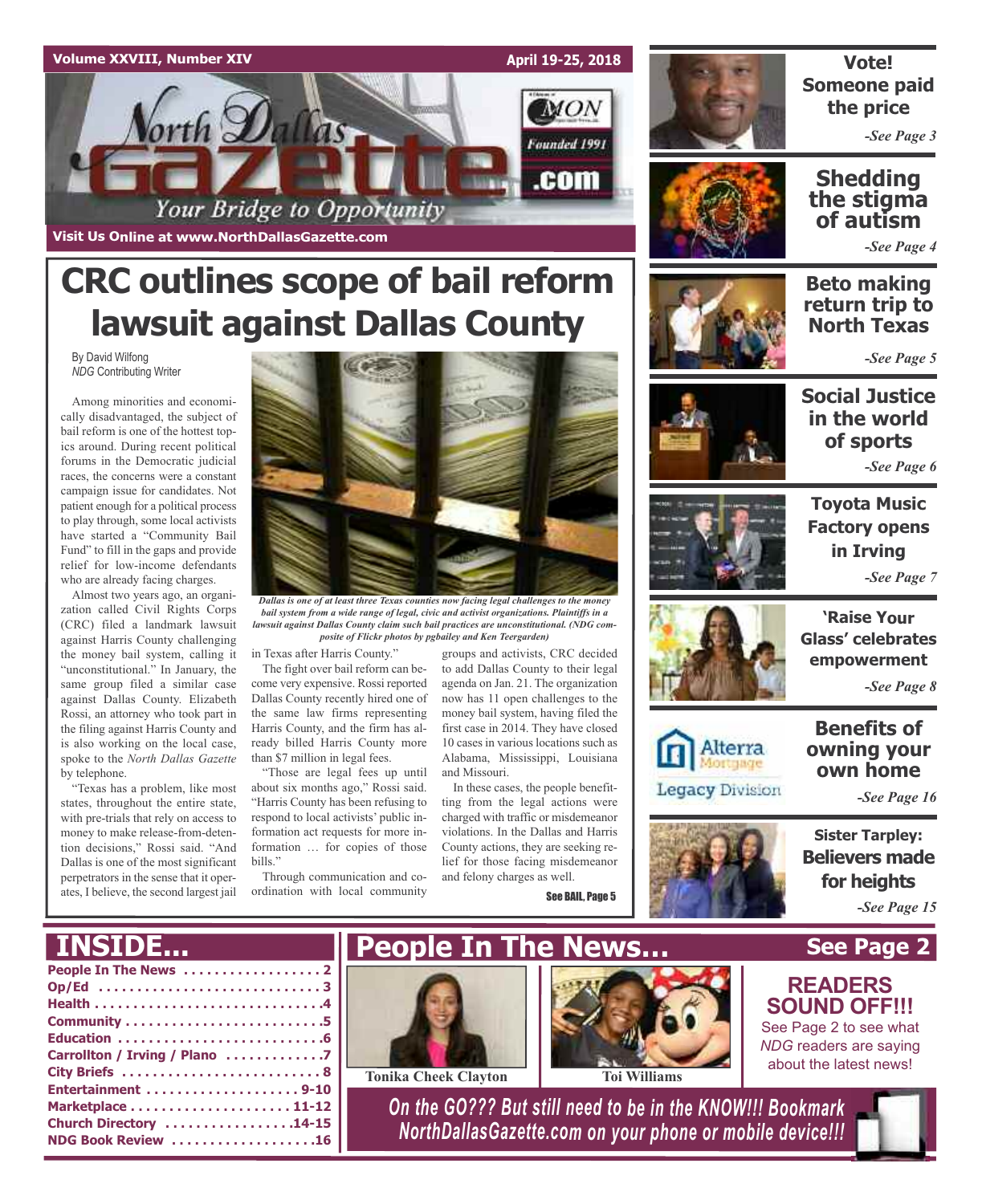#### **People in the News www.NorthDallasGazette.com**

League.

NBAAll-Star events before she transitioned to business development and the launch of the NBA's Development

Cheek Clayton graduated from Harvard College and earned her MBA from the Harvard Business School. She is a board member for the Canterbury Episcopal School, which serves a predominantly minority community in south Dallas. Cheek Clayton also has raised funds for her husband's congressional campaign, President Barack Obama, former Sec. of State Hillary Clinton and state Sen. Wendy Davis.

# **Tonika Cheek Clayton**

The Dallas County Community College District Foundation has announced the appointment of five new members to its board of directors.

Tonika Cheek Clayton, managing partner at NewSchools Venture Fund, is among the new members.

The DCCCD Foundation provides students who attend the district's seven colleges with scholarships; supports educational programs; and works with other organizations to help remove barriers for students so that they can earn a college credential and either



By Carla Meadows *NDG* Contributor

Since my family and I are regular visitors to Walt Disney World Resort, we know that it is magical place where dreams come true.

That's why it was such a treat to see a dream become a reality for a special high school senior from my hometown who was selected as one of 100 deserving teens from across the country at Disney Dreamers Academy with Steve Harvey and Essence.

Toi Williams from Plano,



start their careers or transfer to a university to further their education. The DCCCD Foundation also identifies and develops resources that help solve problems in the community that the district serves.

DCCCD Foundation and the private dollars it provides for programs and projects that benefit our students is critical to our success as an educational institution as we partner with businesses, community members and other colleges and universities in our area," said Dr. Joe May, DCCCD's chancellor.

"The efforts of the

"As we build a higher education network that removes barriers to higher education, the foundation helps us provide opportunities for students to earn a college credential and build careers."

In 2017, the foundation

awarded more than \$800,000 in scholarships and has secured \$67 million in private funds since it was founded.

Cheek Clayton, who is managing partner at NewSchools Venture Fund, leads its tools and services team. Under her leadership, NewSchools has invested more than \$9 million in 58 for-profit and non-profit entrepreneurs who are developing digital tools and services that support teaching and learning in pre-K through 12.

NewSchools Venture Fund is a national nonprofit organization that seeks to reimagine public

high school in June, she plans to attend college and major in political science and obtain a law degree in order be a civil rights lawyer.

the Toi was involved with a law mentoring program where she had the chance to speak and learn from leaders in their respective fields through interactive workshops and seminars.

pires to pursue a career in

education so that all children – especially those who are underserved – have the opportunity to succeed.

Before she joined NewSchools, Cheek Clayton served as vice president of Amplify, a company that reimagines K-12 education by creating digital products and services that empower teachers, students and parents in innovative ways. She previously worked as a researcher for Harvard University's Public Education Leadership Project.

She started her career in marketing and public relations with the NBA, promoting the NBA Store and

political science.

From entertainment lawyers to C.E.O.s and everything in between, Toi and Ryan learned that a degree in law doesn't mean you must practice the law.

The Texas students joined other teens during the Law Deep Dive session and learned of multiple areas of legal practice, from transactional law to public interest law. Toi and Ryan also gained an understanding of ways to positively impact their community with a law degree, as well as various career options available to those with a law degree.

It was a great way for

these students to see how to roadmap their own journey to law school and beyond.

While there was plenty of time for the Dreamers to learn about their chosen careers, Disney made sure they had a considerable amount of time to play. All the Dreamers, along with their chaperones, enjoyed the park's rides, food, and, of course Mickey Mouse.

As part of the closing commencement ceremony students were given rings by their parents as a symbolic token to wear as a reminder.

To read more on this program visit MommysMinivanMonologues.com.

# **NDG Readers Sound Off...**

For a chance to see **AMAZING GRACE THE MUSICAL** for free on stage at The Eisemann Center on Thursday night, *NDG* readers were asked to share with us via Facebook how do they choose which theatrical productions you choose to attend in DFW?

**Tracee Bond** the winner, responded: "I choose by relativity to my

Life as well as classics, old time favorites and something new and exciting."

We hope Ms. Bond and her guest enjoys the show

and we invite all readers to follow our Facebook page for a chance to win tickets to upcoming entertainment events.

Texas was picked out of thousands of applicants and received an all-expense-paid trip to attend the academy

Toi experienced a once-ina-lifetime educational and

with her parents.

### **Tweets from** *NDG* **Readers this week:**

Thank you for the RTs this week! :) - @inkscrblr

See how @dreamersacademy inspired this #Plano teen to make her career dreams become a reality. @MommysMinivan

Read the full story in our People in the News section this week to learn more about Toi Williams from Plano, Texas.

"Love it, thanks for the support!" @ToyotaMusic-Fac - read the full story 'Toyota Music Factory host grand opening' on page 7 this week.

@QuikTrip thank you for your sponsorship and for being a #safeplace for our youth and I thank @NDGEditor for your community event mention of this event. #ItTakesAVillage - @SharlaWooten

Thanks for the retweets this week @SLRPhillips

## **Instagram conversations of the week**

"Yum!" @funnmindy on hearing about the free yogurt at @tcby.musicfactory on Wednesday!

"Kindness looks good on you. #KINDCULT" -@kindcult to @Oprah following her appearance at @Minniespantry gala earlier in April

**To share your opinion visit NorthDallasGazette.com**



*For the 411 in the community, go to www.northdallasgazette.com*

to inspire her to dream big and discover the world of possibilities that will help prepare for her future. While at Epcot's World Showplace, I had a chance to

catch up with Toi to find out more about her personal hopes and dreams. Toi is a 12th grader at Plano West Senior High School. Although she's busy

with her track team, she also enjoys a variety of other extracurricular activities like National Honor Society,Advancement Via Individual Determination and National Black MBA Association Leaders of Tomorrow Program.

mentoring program designed

During her four-day stay,

Fellow Texas Dreamer Ryan Solis from El Paso Texas was another student from the Lone Star State that also attended the Disney Dreamers Academy and as-

After she graduates from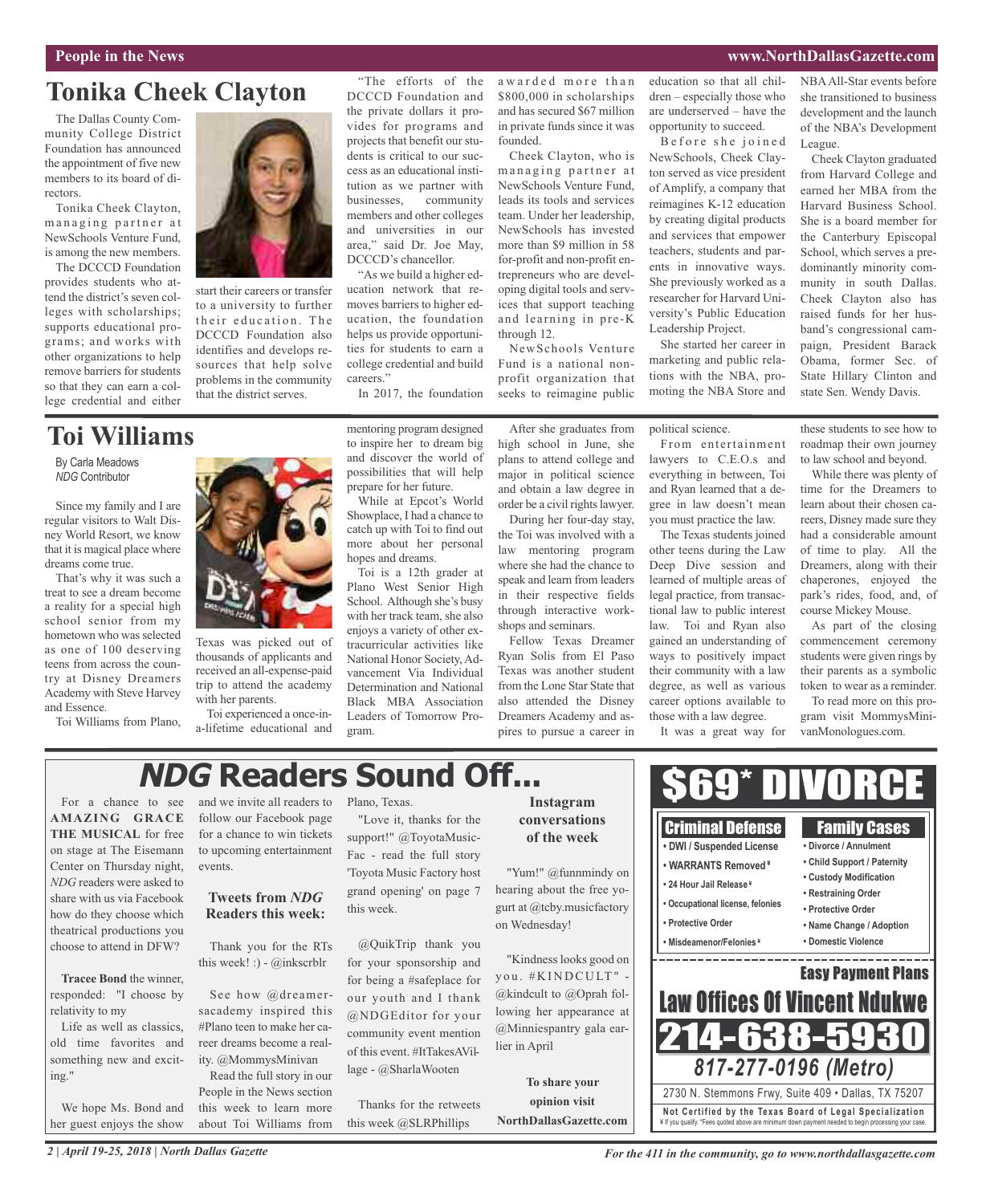#### **www.NorthDallasGazette.com Op-Ed**





# **Opinion: Go vote! Somebody paid the price!**

By Jeffrey L. Boney NNPA Contributor

All you have to do is crack open a history book, or sit with one of our experienced elders, and you will learn about the many sacrifices made by people of all races in order to ensure Black people obtained the uninhibited right to vote.

No other group of people in America have benefited more from the sacrifices made by so many people who fought, bled and died fighting for our freedom and the right to vote, as Black people have.

The freedom BlackAmericans experience today came with a significant price tag attached to it, and that freedom has definitely not been free. So much blood has been shed, and so many lives have been lost—all for our freedom and for the precious right to vote.

In fact, if you add up the number of Americans who died in World War I, World War II, the American Revolution, theWar of 1812, all of the wars with the Indians, the Mexican-American War, the Spanish-American War and the Korean War, that number would not be as large as the total number of people who died alone in the Civil War fighting to end slavery.

After the Civil War, many Whites migrated from the North to the South in order to help Black people thrive in the new Reconstruction governments. Many of those White abolitionists ran for political office and won. Several Black men were also elected to the U.S. Congress and the South even elected some Black senators. These political gains and the progress made by Black people, as a result of the Reconstruction governments in the South, angered many Southern Whites.

Confederate Army supporters like Lieutenant General Nathan Bedford Forrest, and others, made up in their minds that if they wanted to re-establish control and dominance over Black people in this country, then they would

have to stop Black men from voting by any means necessary.

Nathan Bedford Forrest and several of his colleagues helped form the Ku Klux Klan (KKK), where he served as the first Grand Wizard. The Klan wore white robes and pretended to be the ghosts of dead Confederate soldiers in order to strike fear into the hearts of anyone, they encountered. Members of the Klan did not want to be recognized, so they wore hoods to cover their faces, primarily, because many of the members of the Klan were prominent citizens and local authority figures.

At night, the Klan would hang signs warning Black people not to vote and threatened to kill any Black man who voted. To further frighten Black voters, the Klan would gather together in their costumes and place a large wooden cross in front of a Black man's home and set it on fire. This served as a warning to any Black man who decided to vote in the next election. If a Black man defied the Klan and refused to adhere to their warning, he was lynched from a tree so everyone in the city would see him and have second thoughts about attempting to vote in future elections.

The Klan quickly grew across all Southern states and Black people were vulnerable to this heinous activity and their vicious attacks. Due to the constant harassment and brutal killings by the Klan, Blacks began to slowly dismiss voting. As a result, Black people began losing political representation, as well as the political advancements they gained during Reconstruction. As time progressed, future generations of White Americans began to slowly forget the struggles of Black people and were not as vocal or as dedicated to the plight of Black people in the South as they had been in the past.

If you fast-forward in the history books, you can see that Black voter intimidation and Black voter disenfranchisement continued well beyond the blatant actions of the Klan. State governments in the South joined the party and began passing sweeping new sets of laws called "Jim Crow" and those laws were designed to separate White people from Black people.

Blacks could not eat in the same restaurants as Whites; there were separate schools for Black and White children; Blacks could not drink water from the same fountains as Whites; Blacks had to sit in the back of the buses, whereas Whites could sit up front; and Blacks could not ride in the same carriages as Whites on the trains.

All in all, this blatant form of voting disenfranchisement has significantly impacted the well-being and livelihood of Black people for centuries.

So, why has it been so important for other people to make it difficult for Black people to vote?

The reason, to me, is quite simple. Those who seek to disenfranchise Black people from the voting process know exactly how important voting is. Those who seek to disenfranchise Black people relative to the voting process know the profound impact that it has at every level of government—local, state, and national.

More importantly, those who seek to disenfranchise Black people from the voting process know that voting is so powerful that those in political positions of power are able to direct necessary and critical resources to select areas. They are also able to ensure that select people are appointed to key positions.

Nearly everything that impacts our daily lives, in some way, is influenced by an elected official or someone who is appointed by them. These elected officials draft policy, introduce legislation, and vote on bills, that eventually become laws.

Whether voting for the judge, who has the power to sentence your loved one to a lengthy prison sentence or voting for the judge who has the power to determine child

support payments and visitation rights through the family court—one or more of these elected officials will impact your life in some shape, form or fashion throughout your lifetime. Every elected official yields power and some level of influence that we as Black people should never ignore or take for granted.

It doesn't matter whether you believe your vote matters or not—and it most certainly does—you will have to adhere to any law voted on by those who've been elected to represent you. There is absolutely no level of complaining or reactionary response that will change that.

There are no acceptable excuses when it comes to voting. Either you do it or you reap the consequences. Engaged citizens must seek to understand politics if they wish to better understand the impact of the laws and decisions that politics produce.

I can only wonder, however, if many of our political martyrs, who sacrificed their very lives for the right to vote that we should all appreciate today, are flipping over in their graves as they look upon much of our squandered voting potential and overwhelming collective political apathy.

Maybe this election cycle will prove to be different, however. At least I hope it will.

*Jeffrey L. Boney serves as Associate Editor and is an award-winning journalist for the Houston Forward Times newspaper. Jeffrey has been a frequent contributor on "The Nancy Grace Show" and "Primetime Justice with Ashleigh Banfield." Jeffrey is a radio personality and a dynamic, internationalspeaker, experienced entrepreneur,*  $b$ *usiness development strategist and Founder/CEO of the Texas Business Alliance. If you would like to request Jeffrey as a speaker, you can reach him at jboney1@forwardtimes.com. Follow Jeffrey on Twitter @realtalkjunkies.*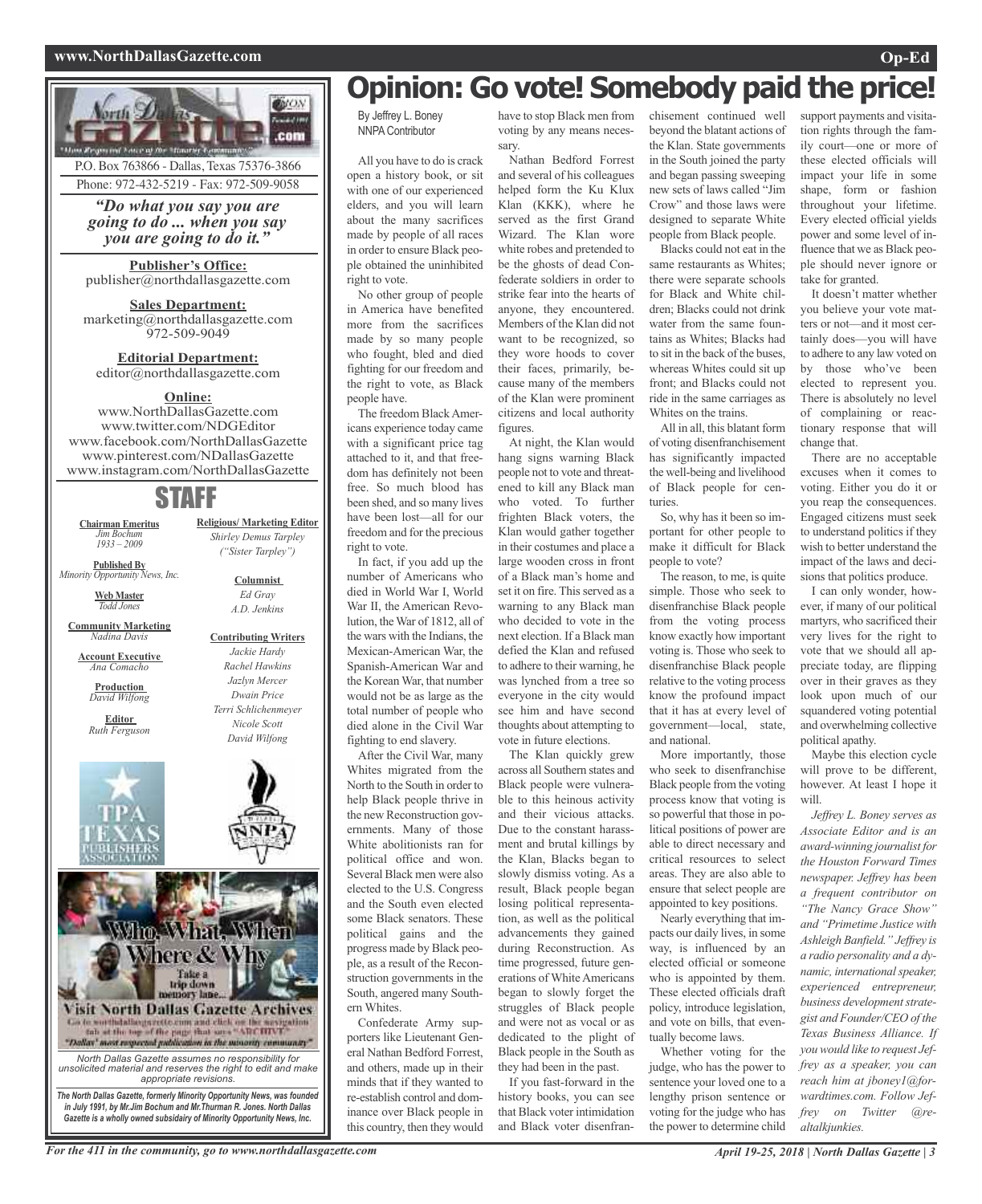# **Changing the stigma of autism**

By Rachel Hawkins *NDG* Staff Writer

"It was the only time in my life that I completely lost control in public, fell to my knees and wept," Whitney Ellenby said.

Autism.

Just the word alone may make certain people feel uncomfortable or have strong opinions based on the stigma that surrounds it in our everyday culture. It's a topic in which many people may not understand or they simply try to avoid, but one mother is trying to change that.

Author, advocate, and mother, Whitney Ellenby new book Autism Uncensored: Pulling Back the Curtain will reveal the struggles and triumphs of raising her autistic son.

"It was devastating to learn about Zack's autism at 19 months old, partly because I was completely unprepared," Ellenby said. "I had assumed when he behaved oddly or missed milestones that he was merely developmentally delayed, not that he had a permanent, incurable brain dis-

order. "In those early years the highs came from Zack's growing and demonstrative

affection for me, he went from having a flat, humorless affect to grabbing me and tackling me like a little linebacker," Ellenby said.

"But the lows were profound as he approached age 5 with episodes of fecal smearing, insomnia and frequent public meltdowns that left me feeling humiliated and helpless," Ellenby said. "There was also this pervasive sense since so much about autism is unknown and incurable that he might still be having tantrums at age 18, a terrifying thought, so there was no light at the end of a very dark tunnel,"

"What inspired me to write the book was from the moment of that first realworld exposure where he conquered his fears," Ellenby said. "I became an ally with autism rather than an opponent, respecting this force of nature, harnessing it and redirecting its energy in a positive direction. I don't believe I've ever experienced anything in my



entire time of parenting more exhilarating than the success born of watching Zack overcome his fears, adjust to an indoor theater show where I forced him to enter and remain, and come out the other side singing, bouncing, enjoying the show, fearless.

For every 68 births, 1 child is diagnosed with autism. 70 million individuals have autism worldwide.

Today Zack is doing well and he turned 17 years old. He navigates his community and the world fearlessly and competently, goes to

rock concerts, theater, and on an airplane. All the places he feared when he was younger.

There are no more meltdowns but his language never really expanded so he remains minimally verbal, still flaps, bounces and gallops everywhere he goes and it's perfectly fine.

Since Zack's diagnosis, Ellenby went from being someone whose identity and self-confidence was swiped by the early diagnosis to someone who passionately advocates for persons with autism.

"There is no right way to parent any child with autism, apart from providing unconditional love and support for who they are and the challenges they face," Ellenby said. Many people are objecting to my unorthodox methods of physical restraint that I used when Zack was age five to help him overcome his fears. I don't believe in infantilizing persons with disabilities, or talking about them in their presence as if they are not absorbing what's being said about them. I do believe in being frank and honest with them about their disability, building up their self-esteem, and capitalizing on all the things they can do without getting mired in the limits imposed by their disability," *Illustration from "Autism Uncensored"*

"I believe autism cuts across all races and ethnicities equally, though I can't say for sure whether the impact is the same," Ellenby said. The lessons are the same, regardless of race. In my experience, the best intervention for Zack happened only when I took matters into my own hands, had the courage to disclose his disability openly and in public, and stopped apologizing for his autism."

"If you see a parent struggling with a child having a massive meltdown, wait a minute before reacting," Ellenby said. "It's natural to feel startled or annoyed but take a moment. Given our epidemic numbers, to consider that you might be witnessing an autistic meltdown and the parent is in genuine pain. If you feel able, ask the parent gently if you can help, but don't judge, don't glare, don't make them feel unwelcome.

"In my opinion, there is no substitute for real-world exposure, so get your kids out into the world early and often," Ellenby said. I want parents to shed the shame of behaviors their child exhibits, get them out into the world often and don't be afraid to identify your child as having autism. There's no room or reason for shame, don't let others' opinions keep you and your kids locked away at home, their lives are too precious. So is yours.

You can read the full story on the NDG website.

# **Getting prepared for spring and seasonal allergies**

By Lauren Woolbert, MD *NDG* Special Contributor

The cold weather is finally on its way out and the warm sunshine is inviting you to go outside and get active! However, in the North Texas community, your time outside can be abruptly interrupted by a vast amount of allergy related symptoms such as, a runny nose, congestion, itching eyes, sore throat, headache, and overall feeling run down. These symptoms are typically known as "hay fever" or seasonal allergic rhinitis. You are not alone if you have felt these symptoms recently, as pollen allergies are the most common source of environmental allergies.

There are several treatments you can do to help reduce your allergy symptoms. Pollen count apps can tell

you what allergens are heavy in the air and guide your daily activities. Small adjustments such as taking your morning jog on a treadmill inside instead of outside can help minimize symptoms. You can also consider getting an air filter for your home or cycling the air inside your car to reduce pollens and dust.

If you see there will be high pollen counts, you can be proactive and take an antihistamine before going out for the day. As there are several antihistamines available, your primary care physician can help recommend a suitable option based on your needs. The most widely known is Diphenhydramine (Benadryl), which can help relieve symptoms quickly, but can make many people drowsy. Another option is a second generation of allergy

medicine, which includes Zyrtec, Allegra, Claritin and Xyzal. With any medication, it is recommended to monitor how well they are controlling your symptoms. If allergies continue to persist, you can discuss other options with your physician. Allergists can provide additional support through specialized sensitization treatments that aim to reduce your body's reaction to allergens.

How are pollen allergies diagnosed? Your physician can take blood tests that look at common pollens in your area and how your body reacts to those pollens. It is important to share if you are taking any antihistamines to treat your symptoms, as they could still be active and limit your blood's response in the lab, leading to false negatives. Also, these tests can catch mild reactions in your

blood that might not actually cause you any symptoms. Another option is the skin prick test, which can be done in the office of allergists, some dermatologists and otolaryngologists(ENTs). In thistest, the pollen is pricked into yourskin and then monitored for a reaction. By following these guidelines and a personalized recommendation from your physician, you can be on the route to relief this spring season!

Dr. Lauren Woolbert is an integral member of the Village Health Partners medical team and is committed to providing outstanding family medicine and medical treatment. She is a firm believer in the benefits of preventative health care and educates patients on the importance of leading an active and balanced lifestyle. For more information on seasonal allergies or to discuss your overall well-being with Dr.Woolbert, please visit www.villagehealthpartners.com or call 972-596-9511 to schedule an appointment.

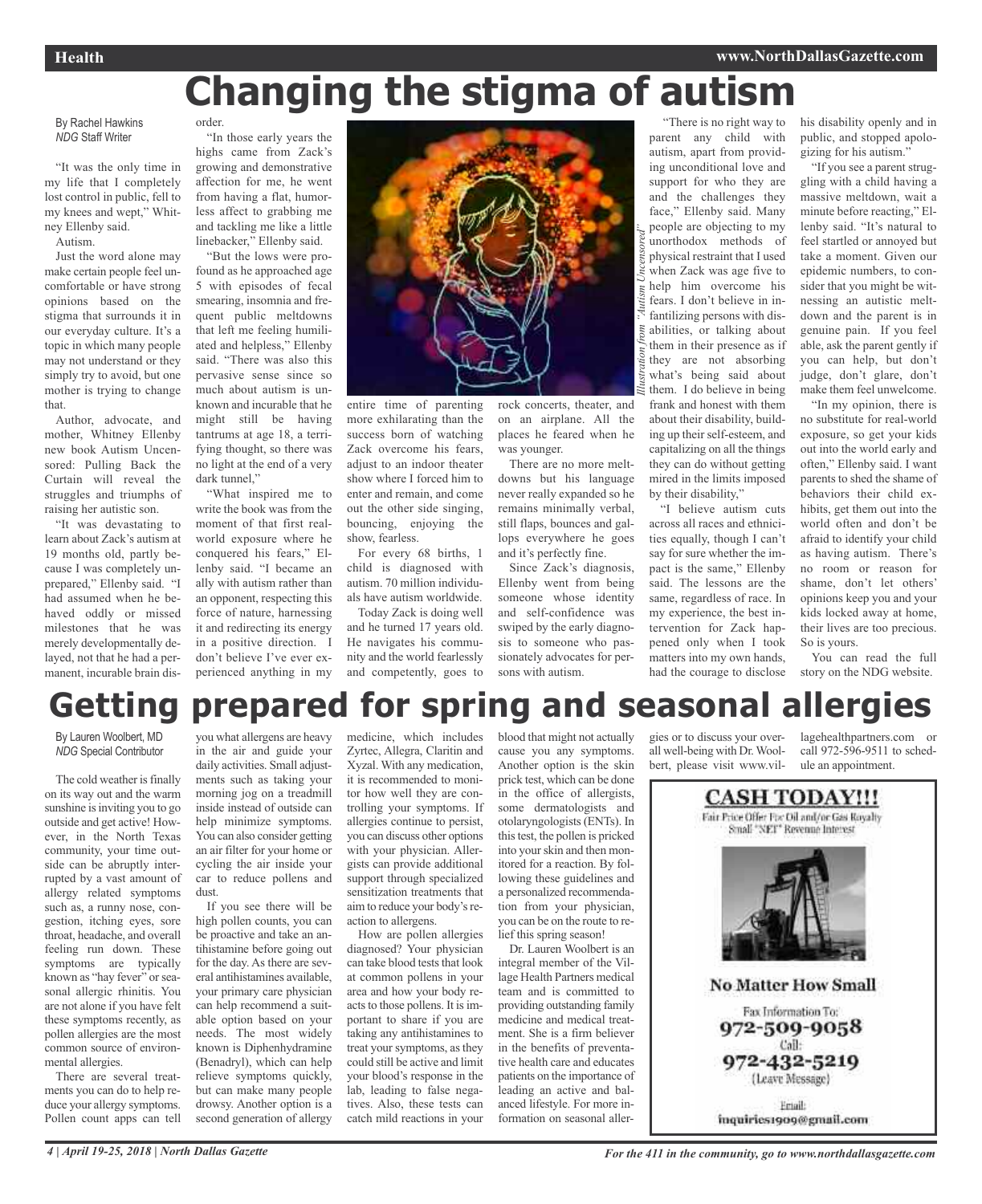### **www.NorthDallasGazette.com**

# **Beto returning to North Texas after surpassing Cruz with cash in the bank**

El Paso Congressman and Candidate for the U.S. Senate Rep Beto O'Rourke plans to return Dallas, Denton, and McKinney to continue his campaign from April 19 to 20. He will appear in Dallas on April 19 at 6:00 p.m. at The Rustic, in Mckinney on April 20 at 8:30 a.m. at TUPPS Brewery, and in Denton at the University of North Texas Town Hall, on April 20 at 11:00 a.m.

Since starting his campaign a year ago, The Beto for Texas campaign has officially passed U. S. Senator Ted Cruz's campaign for the fourth time, and for the first time, now has more money in the bank than the incumbent. In the first three months of 2018, Beto's



*Congressman Beto O'Rourke greets the waiting crowd after being introduced at a town hall meeting held at the Chocolate MINT Foundation in DeSoto on March 29. Beto is working to hit all Texas counties during the campaign to unseat Sen. Ted Cruz. (Photo: David Wilfong / NDG)*

campaign raised \$4.1 million more than Cruz's campaign.Beto's campaign did this without taking any funding from PAC's or spe-

cial interests according to a statement issued by his campaign.

His success is spurred by the excitement such as

# **BAIL,** continued from Page <sup>1</sup>

"It's important to remember that the constitutional principles are the same, regardless of whether somebody's arrested and charged with a misdemeanor or a felony," Rossi said. "Even though, if you provide the procedural protection, and base the substantive findings required for detaining someone before trial; it may be more likely that if a person is charged with a more serious offense that they end up detained on a properlyissued detention order in a serious felony case. It doesn't change the procedures that are required, or what the constitution requires the judge to determine, as a matter of fact, about why that person's detention is justified."

She said Dallas County is making many of the same arguments as it's neighbor to the south, including the assertion poor people "want to be in the Dallas County jail" because they know they will be fed and sheltered, or that releasing impoverished detainees is "setting them up to fail." She says such assertions illustrate there is a long way to go in changing the culture.

Bail reform might be a

frequent talking point in recent campaigns, but according to Rossi, there are not a lot of roadblocks to making changes at the local level. The current bail system in Dallas is a policy decision on the part of judges and the Commissioners Court.

"All they would have to do to fix the system is for the judges to vote  $-$  as they do as an administrative body – and promulgate a new bail schedule consisting of unsecured amounts, or to promulgate a new schedule with standard nonfinancial conditions," Rossi said. "And then they could start requiring the magistrates – whom they control, and who conduct the jailhouse arraignments – to conduct constitutionally adequate hearings to comply with due process to ensure that if a person is kept in a jail cell before trial that it is only because it is necessary to do so in order to reasonably assure court appearance or protect the community."

Rossi asserts that since 1999, Dallas County has only authorized pre-trial services to screen a very small segment of detainees for release on a non-financial basis. The majority she says – including homeless, people who don't have family or friends to verify specific information, those from other counties, and most others – will be required to remain in jail until a district attorney decides on their case. The process can take from five to 10 business days, one she also hopes to expedite. Also in contention is that currently, Dallas County holds bail proceedings behind closed doors.

The county has filed a motion to dismiss, and CRC has filed an "emergency relief" motion to stop Dallas County from implementing the money bail system while litigation is taking place. The CRC briefs are due in a week-and-a-half, with the county filing additional briefs two weeks after that. Rossi expects a hearing or oral arguments in late May or June but says she cannot be sure. The matter in Harris County has been ongoing for almost two years, so she says it's impossible to tell how long the process will take.

"I'm hopeful that Dallas County will take a different route, make a different strategic decision about the utility to the residents of

when Beto appeared at a packed-out town hall in DeSoto last month as covered earlier by NDG. He has traveled across the state of Texas and has visited more than 230 counties, where he held open dialogues with Democrats, Republicans, Independents, and non-voters.

"If you listen to my fellow Texans across 254 counties, they're all about getting big things done for our state, and we're building on their momentum each day without any corporate help, any special interests, any PACs," said O'Rourke. "This grassroots campaign has overcome the special interests and corporations because it is funded completely by people, more

Dallas County, or the justice of fighting this," Rossi said.

The move for bail reform is picking up steam in Texas. The CRC joined the than 141,000 contributions this quarter alone, most of them from Texans who are refusing to slow down as we come together to make something extraordinary happen."

During one of his campaign stops in Desoto with faith leaders, appeared to listen more than he talked, which was also covered earlier by *NDG*.

When a 2018 Public Policy Polling survey was taken, it showed the Democrat within single digits of Cruz. The incumbent's narrow lead disappeared altogether when Texans learned that O'Rourke is refusing to take money from PACs in his people-powered campaign for the Senate.

Currently, Beto people-

lawsuit filed by the Texas Fair Defense Project, the ACLU of Texas, the ACLU, Faith in Texas and the Texas Organizing Project Educa-

powered campaign has reported more than \$8 million on hand, whereas Ted Cruz's campaign has reported \$7.2 million on hand.

**Community**

Below is the updated itinerary for Congressman O'Rourke visit to Dallas between April 19 to 20.

**Thursday, April 19**

• 6-7:30 p.m. in Dallas at The Rustic

**Friday, April 20**

• 8:30-10 a.m. in McKinney at TUPPS Brewery - Breakfast Town Hall

• 11 a.m. to 1:30 p.m. in Denton at the University of North Texas - UNT Town Hall

• 3-4 p.m. in Dallas at Bonton Farms - Visit to Bonton Farms

tion Fund. On April 8 the ACLU of Texas announced plans to file a similar lawsuit against Galveston County.



Summer I - June 5 Summer II - July 10 Fall - August 27

# **North Lake College** DALLAS COUNTY COMMUNITY COLLEGE DISTRICT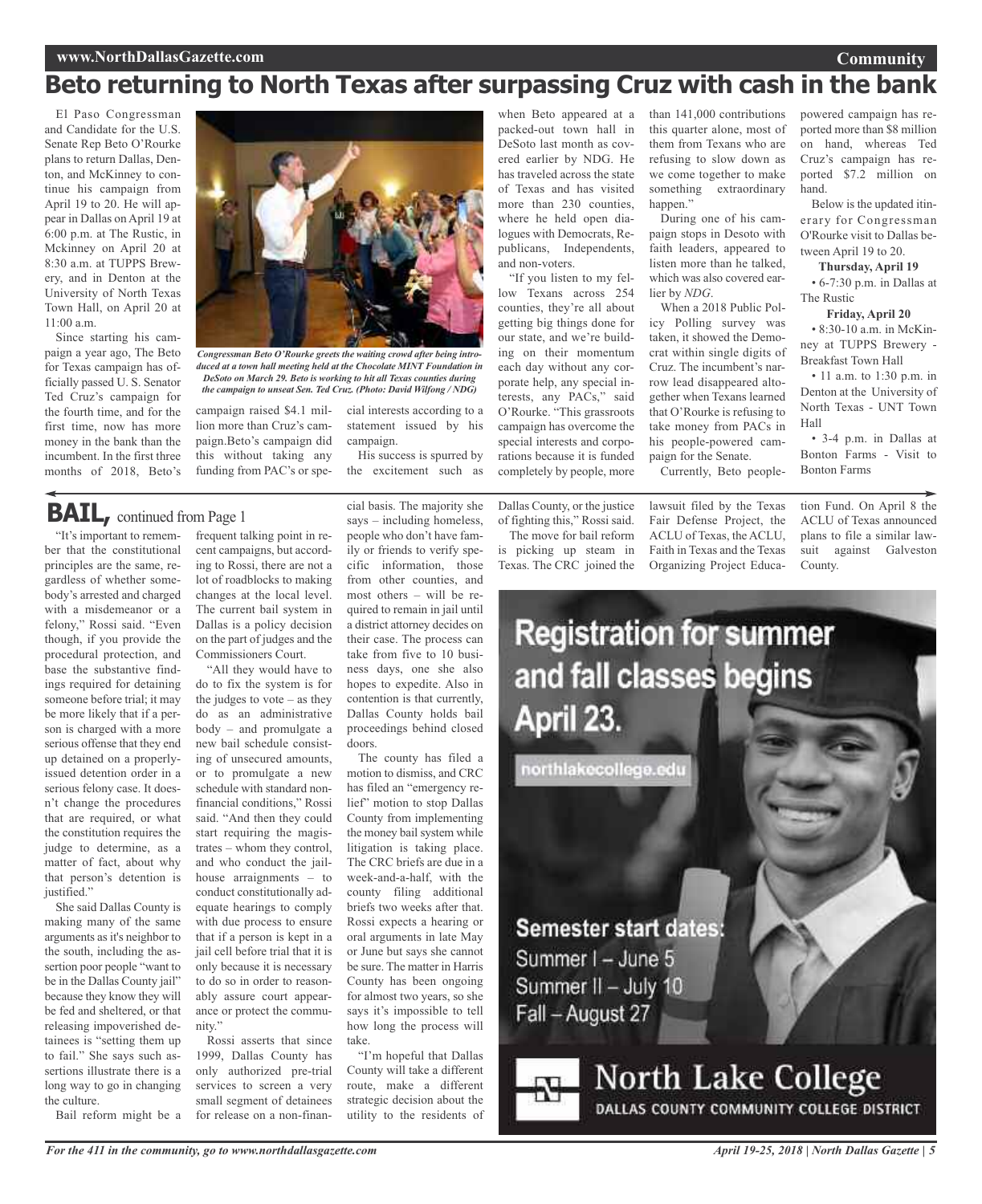# **Mountain View student receives national Jack Kent Cooke scholarship**

Heber Bibang, a Mountain View College international student from Gabon, Africa, is one of 47 recipients of a 2018 Jack Kent Cooke Undergraduate Transfer Scholarship. This national, competitive scholarship will provide Bibang with up to \$40,000 annually, for a maximum of three years, so that he can complete his bachelor's degree.

After he finishes his associate degree at Mountain View, Bibang plans to transfer to Texas Tech University, where he will major in pe-



*Heber Bibang*

troleum engineering. At MVC, he is an active member of Phi Theta Kappa, a national academic honorary

for two-year college students, and was named to the All-USA Academic Team. Bibang said, "I believe that success is defined by the amount of effort, dedication and perseverance one puts into his work."

Six students from across Texas were selected to receive a Jack Kent Cooke Undergraduate Transfer Scholarship. Bibang is the only recipient from the Dallas County Community College District.

"Community colleges provide an affordable first

step for many students with financial need to begin their higher education journey," said Harold O. Levy, executive director of the Cooke Foundation. "Cooke Transfer Scholars have demonstrated incredible ability and ambition, and we look forward to supporting their success at universities such as Stanford, Cornell, and MIT."

This year, nearly 2,500 students – including MVC's Bibang – applied for the Cooke Undergraduate Transfer Scholarship. The foundation evaluated each

submission based on academic ability, persistence, leadership, and service to others. The recipients selected have a median adjusted gross income of \$5,000 and an average GPA of 3.92. Biological sciences, e n g i n e e r i n g , a n d computer/informational sciences are the most popular fields of study among the cohort.

The Cooke Foundation's mission is to advance the education of exceptionally promising students who have financial need. Since

2000, the private, independent foundation has awarded \$175 million in scholarships to more than 2,300 students in grade eight to graduate school; it also provides comprehensive counseling and other support services to scholarship recipients.

The Cooke Foundation also provides significant grants for noteworthy and innovative initiatives that support high-performing, low-income students. For more information, visit www.jkcf.org.

# **Summer Splash Camp registration begins April 28**

City recreation centers will begin registration for the Summer Splash Camp on April 28. Five, two-week sessions will be offered beginning June 4 at all recreation centers, except Cimarron and Mustang camps that begin June 11. Sessions will run from 7 a.m. to 6 p.m. and cost \$190 per child.

Campers will participate in gym games, arts and crafts and field trips in a supervised environment. Snacks and lunch will be

provided daily. Residents must present a valid Irving Parks and Recreation ID card and at least one session's payment at the time of registration. Registration is on a first-come, firstserved basis and will re-

main open until sessions are full at each center.

Call a neighborhood recreation center for more information. Visit CityofIrving.org/907 for a complete listing of recreation



# **North Texans gather to discuss social justice in sports**

By Rachel Hawkins *NDG* Staff Writer

It all started with a book, and then an idea.

Furqan Sunny Azhar is a man who wanted to bring light and awareness to a not-so-simple situation called social and racial injustice. It all began when he read a book called The Long Shot, by Craig Hodges. Because of this, he wanted to explore the ideas, topics, and deep meanings of what this not only means to sports players, but to average people in their everyday lives, and he decided to do this in a simple way. Through conversation.

On Saturday morning of April 14, a conference room began to fill with ages of young and old at Marriott at Legacy Town Center, in Plano. They came for one simple thing, answers. The audience wanted answers to the entire situation at hand and the meaning on how and why this continues to occur in our everyday society.

This event was split into four sessions where afterward, the audience was in-



*(From left to right) Furquan Sunny Azhar, event creator, David Stephens, event's moderator, Craig Hodges, former NBA player, and Mahmoud Abdul Rauf former NBA player discuss why they got involved in activism. (Image: Rachel Hawkins NDG)*

vited to engage, comment, and ask questions.

"This topic is so important, mainly because of the Collen Kaepernick movement, and what it means to the broader social justice movement," Azhar, creator of the event said. "Now is the time. Social justice movements are always timely, but when we talk about sports and social justice we have to empower athletics, and we have to talk about the important platform they have.'

Kaepernick, a 49ers quarterback shocked the world when he quietly sat down during the national anthem. When asked he responded, "I am not going to stand up to show pride in a flag for a country which oppresses black people and people of color." Since then, he has been heavily invested in various social justice movements across the nation.

"That's a myth, and we need to understand athletics have an important, voice, and empowering them to exercise their voice is extremely important if we're going to bring about social change," Azhar said.

Azhar's goals were to inform people the ideas or the misconception sports being disassociated from politics, should be dispelled.

"I went through college from being on the cover of magazines, being interviewed and achieving many accomplishments but yet I still looked at myself as being inadequate and inferior because I was raised in a situation to think less of myself," Mahmoud Abdul Rauf former NBA player said. "I remember scoring 53 points after one of my games and crying because I thought something bad was going to happen to me because things like that just don't happen to people.

"This was because of the images and messages society gave me every day," Rauf former said. "When I read the autobiography of Malcolm I got angry, but then I realized the worst thing that can happen to a human being is destroying a sense of knowledge itself, their persons and their culture because you always become susceptible to someone else interpretations of who you are. That's when I realized, if I had known about this back then, I

myself that way."

Azhar decided to reach out to Craig and tell him Dallas needed to hear his message.

"I was put a mission early in life to become an activist," Craig Hodges, former NBA player said. "Not really knowing where it would take me, I realized the more information I got, the more knowledge I'd received.

"America has always encouraged communication action, where you would solve your problems by talking about it, but not necessarily showing your rage," Hodges said. "But when you look at the past groups like the Black Panther, they wanted to show their rage, and they used it as a political instrument. When you take drastic steps, it forces people to listen to you a little bit more than just sitting around and talking about it."

What captivated Azhar the most throughout The Long Shot was the powerful women in Hodges' life and how they were instrumental in his upbringing and de-

wouldn't have thought of manded he have a higher sense of conscientiousness.

"Sports in many ways is what drives this country," said Wise. "It suggests sports is essential to how we understand ourselves, and it is a reflection of who we are and where we are as a nation. The movement is trying to remind us not everyone is experiencing the justice system the same. Not everyone is experiencing the school system, or the labor market or even the housing market the same. And until we do, protesting not only becomes necessary but critical."

Dr. Marc H, Ellis, Heather Mustain, Mustafa Carroll, and Joy Stephens were also invited to speak at the national conversation.

"It's the 50th anniversary of our social justice champion Dr. Martin Luther King Jr," Azhar said. "I don't want people to lose an understanding of the Civil Rights movement, and what it means today. I would hope people reflect and think about where we came from and how much further we still have to go."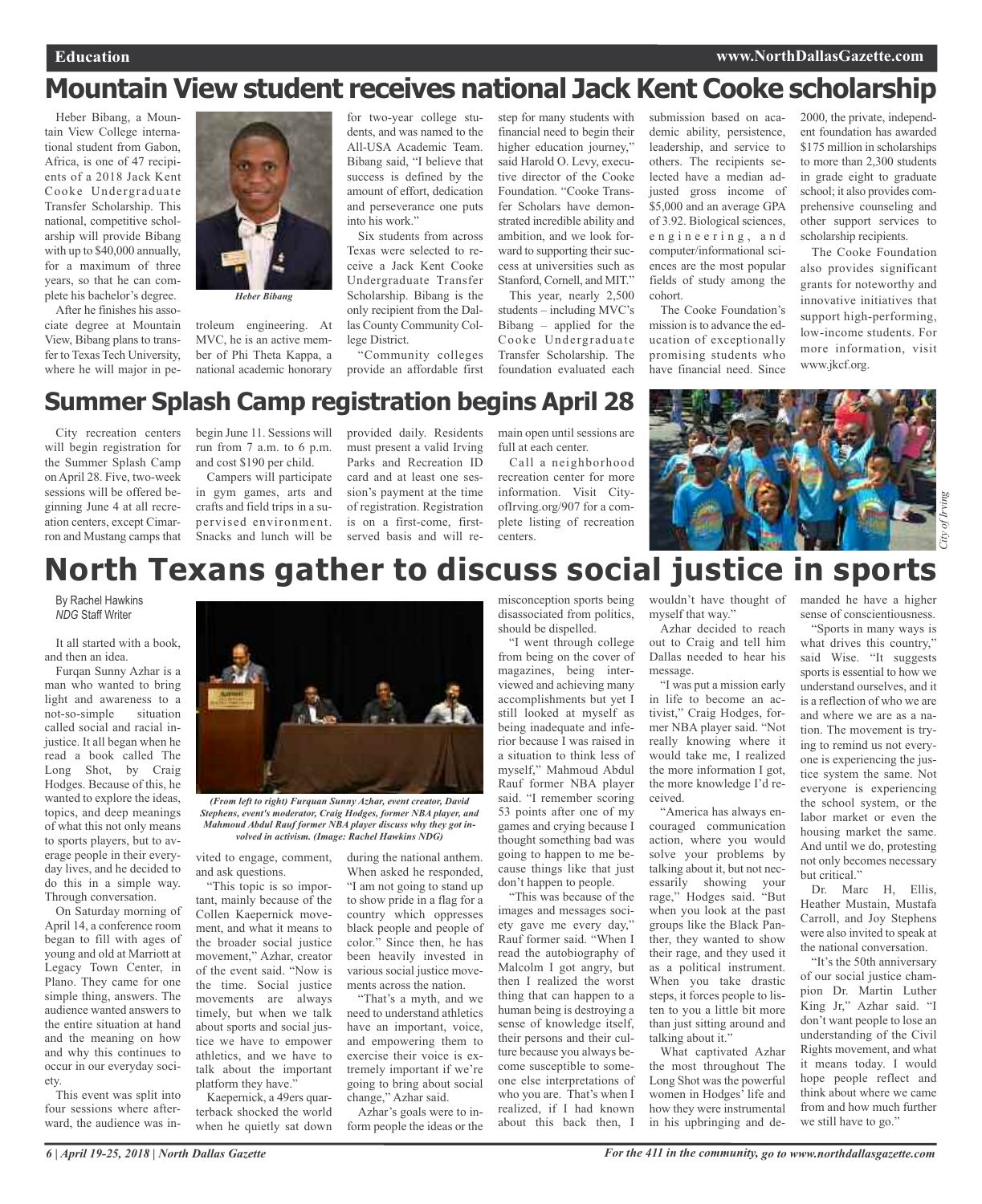# **Toyota Music Factory hosts grand opening ceremony in Irving**

By Rachel Hawkins *NDG* Staff Writer

Irving and fellow DFW foodies and music lovers are finally getting their place to shine. Guests, city councilmen, and workers excitedly gathered in the newly built Alamo Drafthouse, in theater two, on Friday April 13 to watch the ribbon cutting of the Toyota Music Factory, in Irving.

After years of hard work, it is finally up and running and ready to add a new twist to Irving's entertainment and nightlife. The grand opening festivities lasted from April 13 to 15.

The Toyota Music Factory is a \$200 million venue with more than 500,000 square feet mixed entertainment and lifestyle complex



*Toyota Music Factory (left) presents Noah Lazes, President of ARK Group and developer of the Toyota Music Factory (right) a crystal brick during the grand opening. (Photo: Rachel Hawkins / NDG)*

located in the Las Colinas Urban Center. It features 25 restaurants and entertainment venues.

"We've been waiting for this moment since 2007 when Irving voters approved the financing for the newest grandest entertainment destination in Irving," Beth

dream," Rick Stopfer, Mayor of Irving said. "Everything starts out with a dream, but seeing them fulfilled is something we don't always get to see happen. The Toyota Music Factory has an 8,000 capacity

indoor and outdoor amphitheater, The Pavilion, and a 50,000 square foot event plaza. It is operated by Live Nation, one of the largest concert entertainment companies in the nation.

thing for everyone in one place in the heart of Irving. "It starts out with a

The Pavilion at Toyota Music Factory which is the centerpiece of the Toyota Music Factory plans to feature not only live music, but fashion shows, farmers markets, food festivals, and several events throughout the

#### year.

The entertainment development will also feature: the Alamo Drafthouse Cinema, an indoor theater that consists of movies and food all under one roof, Texas Lottery Plaza, the outdoor stage that plans to host live entertainment and special events, various type of restaurants that ranges from seafood, bars, Tex-Mex, pizzerias, frozen yogurt, salads bars, Japanese and Latin-inspired foods, New York-style delis and more.

"The dream for creating a city within a city is finally here," Noah Lazes, President of ARK Group and developer of Toyota Music Factory said. "What's a better place than Irving, the heart of DFW. We have a DART stop, fantastic trans-

portation, housing, and office spaces and now we have a new entertainment center to go along with it. We all know about the music side, but we need to realize that the factory is more than just music.

"There is something here for everyone," Lazes said. "Whether you are five or fifty years old, whatever your food, or music preference is we got something here for you. The city of Irving, and especially the City Council have been involved in this project for much longer than we have. The city of Irving residents is also to thank. Part of the funding for this project came from a voter referendum approved by the voters of Irving. The stood up and said we want this here."

## **Dallas Area Drug Prevention Partnership taking back prescription drugs at 11 sites on April 26**

On April 26 from 10 a.m. to 2 p.m. the Dallas Area Drug Prevention Partnership (DADPP) and the Drug Enforcement Administration (DEA) will give the public its eighth opportunity in three years to prevent pill abuse and theft by ridding their homes of potentially dangerous expired, unused, and unwanted prescription drugs. Bring your pills for disposal to any one of the eleven sites DADPP is sponsoring (The DEA cannot accept liquids or needles or sharps, only pills or patches.) The service is free and anonymous, no questions asked.

Last October, Americans turned in 324 tons (over 647,000 pounds) of prescription drugs at over 4,114 sites operated by the DEA and its thousands of state and local law enforcement partners. When those results are combined with what was collected in its seven previous Take Back events, DEA and its partners have taken in over 3.4 million pounds more than 1,700 tons—of pills.

This initiative addresses a vital public safety and public health issue. Medicines that languish in home cabinets are highly susceptible to diversion, misuse, and abuse.

Bowman, President, and CEO of Greater Irving-Las Colinas Chamber of Commerce said. "This is the epic center for music, food, movies, and events of every type. With more than 15 restaurants, world-class entertainment, and a 3 in 1 outdoor pavilion, there is some-

> Rates of prescription drug abuse in the U.S. are alarmingly high, as are the number of accidental poisonings and overdoses due to these drugs. Studies show that a majority

of abused prescription drugs are obtained from family and friends, including from the home medicine cabinet. In addition,Americans are now advised that their usual

methods for disposing of unused medicines—flushing them down the toilet or throwing them in the trash both pose potential safety and health hazards.



For the 411 in the community, go to www.northdallasgazette.com April 19-25, 2018 | North Dallas Gazette | 7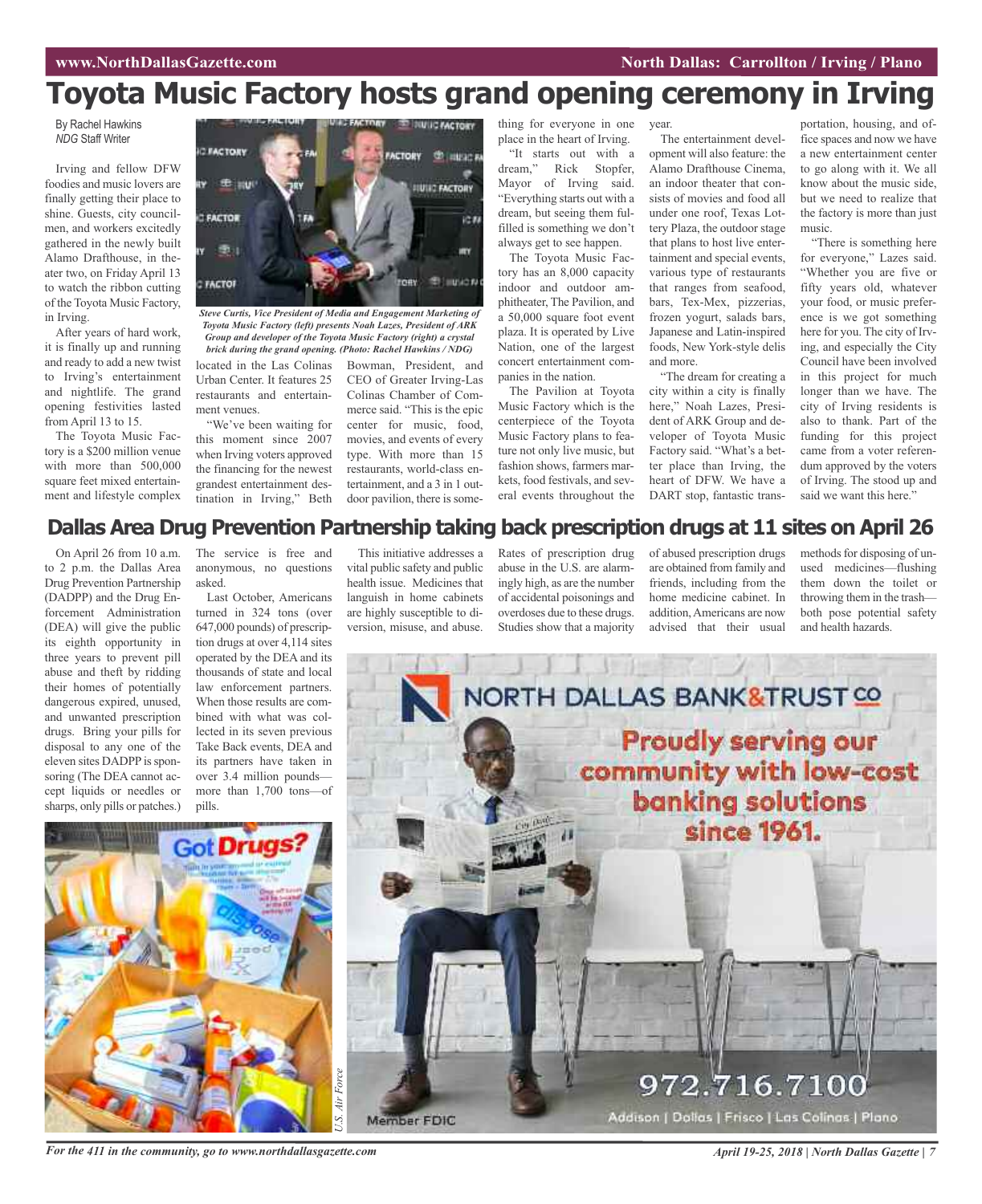### **www.NorthDallasGazette.com**

## **City Briefs**

#### **Carrollton**

Carrollton Texas Parks & Recreation is inviting people in their pajamas to experience the **Ladybug release event** on Saturday, April 21 from 7 p.m. to 8 p.m. at the Josey Ranch Nature Area. Guest will be able to watch ladybugs explore their new home, enjoy ladybug crafts, and learn why ladybugs are good for the garden.

#### **Dallas**



*Nikole Hannah-Jones (Courtesy photo)*

Nikole Hannah-Jones, writer for *The New York Times Magazine* and recent recipient of a MacArthur Genius Grant for her work

**"Reshaping national conversations around education reform"** is the featured guest speaker at El Centro College Common Book Program on April 24 from 11 a.m. and a second event at 2 p.m. Both events will take place in the Performance Hall, and are open to the El Centro College community.

NorthPark center is to host **Dallas Symphony Orchestra Concert Under the Stars** on Saturday, April 21 from 8 p.m. to 9 p.m. This free open air concert will feature Renowned Music Director and Maestro Jaap van Zweden. Guest are invited to brink a lawn chair or blanket and enjoy food and drinks. This family friendly event will also feature classical pieces from composers like: Rossini, J. Strauss, and Wagner.

Wacoal is hosting a **Fit For The Cure** event starting this Saturday, April 21

at Belk on 13550 Dallas Parkway. For every woman fit, Wacoal will donate \$2 to Susan G. Komen® to benefit breast cancer research and community health programs. For every Wacoal or b. tempt'd item purchased during the event, they will donate an additional \$2.

#### **Irving**

Momentum Dance Company is presenting their "**Selections for Spring"** from April 20 – 22, at Irving Arts Center at 8 p.m. MDC will present new ballet/pointe, modern, musical theater, tap, and jazz works.

The **North Texas Teen Book Festival** is back again with even more new authors.

On Saturday, April 21 from 8 a.m. to 5 p.m. at the Irving Convention Center, Kids, teens, and adults will be invited to get their favorite books signed, listen to panels, and meet several authors.

# **'Raise Your Glass Dallas' is a celebration of women's empowerment**

By Rachel Hawkins *NDG* Staff Writer

The garden's freshly cut lush grass was consumed with beautiful bright vivid colors as they flowed with the wind on a Sunday afternoon. With the radiant sun shining down on them, the brilliant reds, popping yellows, deep blues, delicate pinks, and elegant purples brought class and charmed wherever they trailed. They sang, they talked, and they danced, surly symbolizing the beginning of a fresh spring. But yet, these elegant eyecatching colors weren't flowers at all, they were dresses.

Sociologie Wine invited guests to raise their glasses and support empowering women and young girls on April 15, at the Texas Discovery Gardens.

The boho chic garden



*Dede McGuire, host of K104 FM's Dede in the Morning, takes the stage as emcee. (Photo: Rachel Hawkins/NDG)*

party was created by Amy Hampton, the founder, and creator of Sociologie Wine.

Her event inspired guests to celebrate spring, while simultaneously highlighting women-owned businesses and supporting charitable community partners and non-profits organizations like: Dallas Women's Foundation, IG-NITE, PeopleFund and Step Up.

A percentage of proceeds

raised during the event went towards these organizations.

"Women empowerment means freedom, love, and joy," Hampton said. "You're able to everything you ever wanted to do and more through your art and creativity and to make things happen for other people as well.

"My heart is over-

See GLASS, Page 12

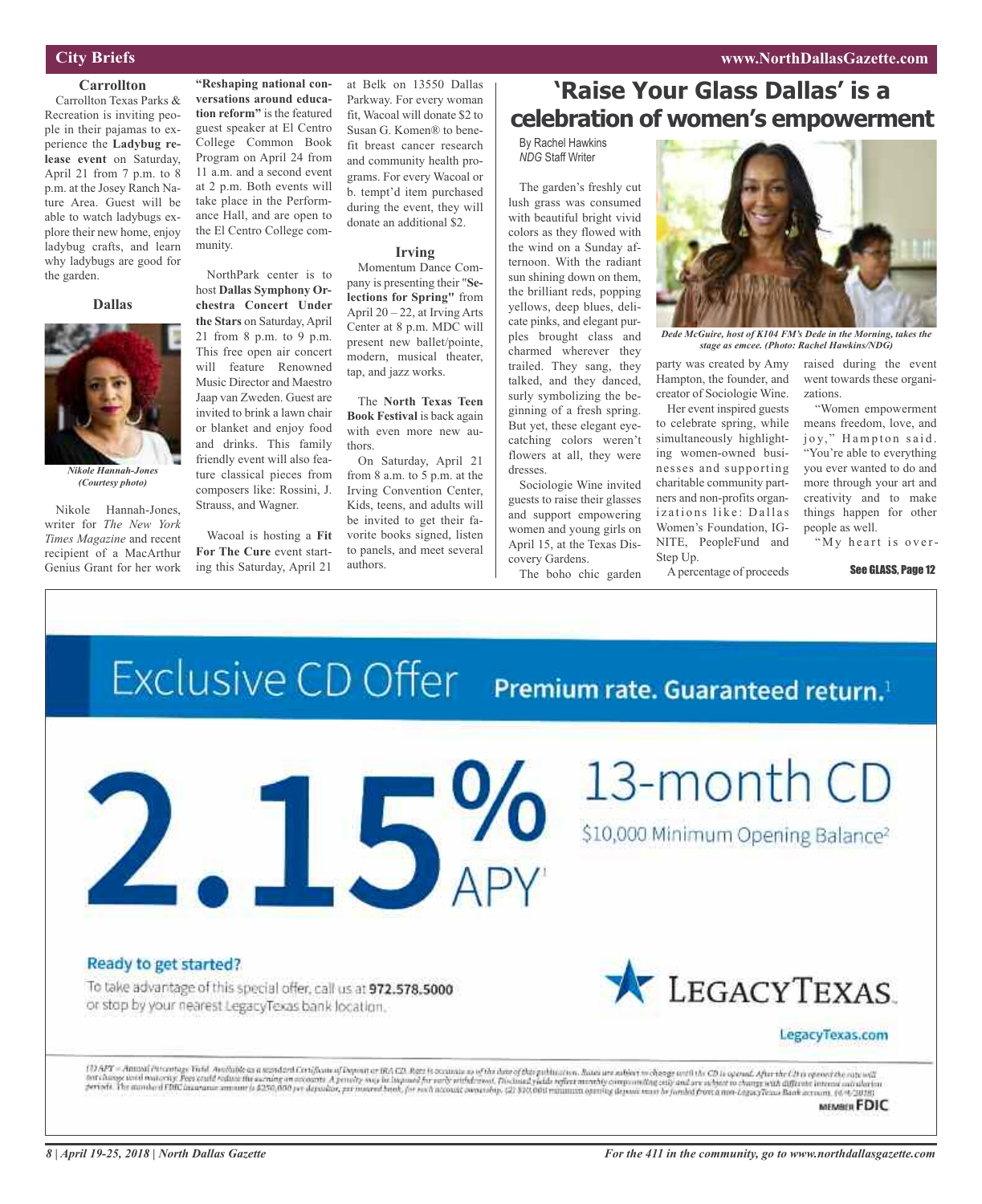# turning tide. **'Amazing Grace The Musical' on stage at Eisemann Center this week**

Eisemann Center Presents AMAZING GRACE THE MUSICAL for three performances on Thursday, April 19 at 2 p.m. and 8 p.m. and Friday, April 20 at 8 p.m. AMAZING GRACE is a new original musical based on the awe-inspiring true story behind the world's most beloved song. A captivating tale of romance, rebellion and redemption, this radiant production follows one man whose incredible journey ignited a historic wave of change.

John Newton, a willful and musically talented young Englishman, faces a future as uncertain as the

Coming of age as Britain sits atop an international empire of slavery, he finds himself torn between following in the footsteps of his father – a slave trader – or embracing the more compassionate views of his childhood sweetheart. Accompanied by his slave, Thomas, John embarks on a perilous voyage on the high seas. When that journey finds John in his darkest hour, a transformative moment of self-reckoning in-

spires a blazing anthem of hope that will finally guide him home.

Brimming with emotion

and adventure, AMAZING GRACE is an unforgettable musical saga that captures the spirit of history's sweetest and most powerful sound: freedom.

Tickets range from \$36-\$64 and are available for purchase online at www.eisemanncenter.com or by calling the Eisemann Center Ticket Office at 972- 744-4650 and group discounts are available for 10 or more persons.

The Charles W. Eisemann Center is located in the Galatyn Park Urban Center at 2351 Performance Drive in Richardson, Texas.



*Michael Burrell as John Newton; Shannan E. Johnson as Princess Peyai put Thomas (Isaiah Bailey) in his place. (Photo: Stan Barouh)*

# **Irving Black Arts Council provides look through women's eyes**

By Rachel Hawkins *NDG* Staff Writer

Throughout a woman's life, she will face many emotions dealing with the ups, downs, secret desires, sadness and personal triumphs. Depending on the type of situation and amount of pressure society places on her, she will act according to and hopefully overcome these struggles.

Styling Diva Productions, a multi-faceted company that produces a variety of events presented *Many Faces of Women* on April 14 in the Dupree Theater at The Irving Arts Center.

The production was a series of one-woman monologues which represented nine different women who are seen in our everyday society.

"What inspired me to take on acting was when I was in a stage play and I was asked out of the blue if I would be in a production for them and I agreed," Stephanie Dixon, founder of Styling Diva Productions said. "After that, I started writing my own stage plays and this is where I am now.

"Being a woman means being motivated, encour-



*Dixon, Leah Hayward, and Catrina L. Handley, take their bowsto the audience. (Photo: Rachel Hawkins/ NDG)*

aged, a conqueror and an overcomer,' Dixon said. "For so long women have been the underdogs and basically treated like nobodies, but I believe that now, especially with movements like #MeToo and #TimesUp, I think it's time for us to branch out. Being a woman right now is the best thing you can possibly be.

"I try to ensure there was a select message in each monologue," Dixon said. "I want women to know that we are wonderful and great, but we need to start letting each other know that we're great and powerful, we can be successful and we can do all things. And we can simply do this by banding together and having self-motivation."

In Act 1 the audience first

watched *The Faithful Woman with the Unfaithful Husband*, where a woman discovered her husband's infidelity through a note and a diamond bracelet which was originally meant for his secretary during his work trip. In the note, he declared his love for her and excitement for starting their new lives together. Stephanie Dixon who portrayed the character discussed her denial, eventual acceptance and starting a new life with her children.

*The Single Woman and Mother*, played by Harmoniee Valentine featured a stressed single mother who consistently worries about her 16-year-old as he consistency hangs around the wrong crowd. After discovering her son was thrown

into jail for robbing a store, she then decided to let him stay overnight to teach him a lesson, and thus finally taking a break from working overtime.

*The Vain Woman* played by Stephanie Dixon, symbolized a woman who despite living a rich and extravagant lifestyle, was truly lonely because she desired a husband and children.

Leah Hayward plays *The Discouraged Young Woman*, a middle schooler who suffers from bullying daily. Following a suicide attempt gone wrong, realizes the worst mistake of her life would have been ending it. Later she gains the courage to stand up to her aggressors and for herself.

"We're not only celebrat-

ing women after Women's History Month, but we really celebrated the diversity that's out there for us," LaNita Johnson, event coordinator and Irving Black Arts Council's President, said. "That's what the Black Arts Council does. We find new fresh talent, and some of these women have never been on stage before. That's what it exists for, for the up and coming art or artists.

"Right now we live in a digital age, so for people to come into our seats and see our performers, photographers, and artists, that's a lost art now," Johnson. "Kids nowadays can see them on YouTube if they wanted to, but they didn't.

"This shows us that no matter how divided we think we are, we're all the same," Johnson said.

Act Two began with *The Church Woman*, played by Stephanie Dixon, a woman who realized she was judging people for her exact mistakes. *The Gossiping Woman*, played by Catrina Handley symbolized a woman who judged every person who walked by her house, only to later realize she was internally sad because her husband left her. Jessica Minaya played *The Abused Woman*, who comes to the conclusion to stand up for herself, face her husband and leave him after he beats her.

The last monologue was *T h e Wo m a n F a c i n g Alz h e ime r's Dis e a s e* . Played by Stephanie Dixon, a woman who is living in Alzheimer cares facility believes her family forgot about her and took her house after they just visited her. Throughout her story, she continues to talk about waiting for her husband to return from the store, but she soon discovers through an obituary pamphlet left in a laundry basket, he died many years ago.

"While watching this play and being in it, I can see the different type of women troubles altogether, and it makes you see what women are going through," Leah Hayward, actress and eighth-grader said. "It helped me see things from a different point of view and understand everything else.

"Being a woman means that I am strong and I will make it," l said. "In our times and troubles God will always be there for us, and it's up to us as women to pull together as one."



*NDG Entertainment Ticket Giveaway!!! Follow North Dallas Gazette on Facebook, Twitter and Instagram to keep up on all the latest!!!*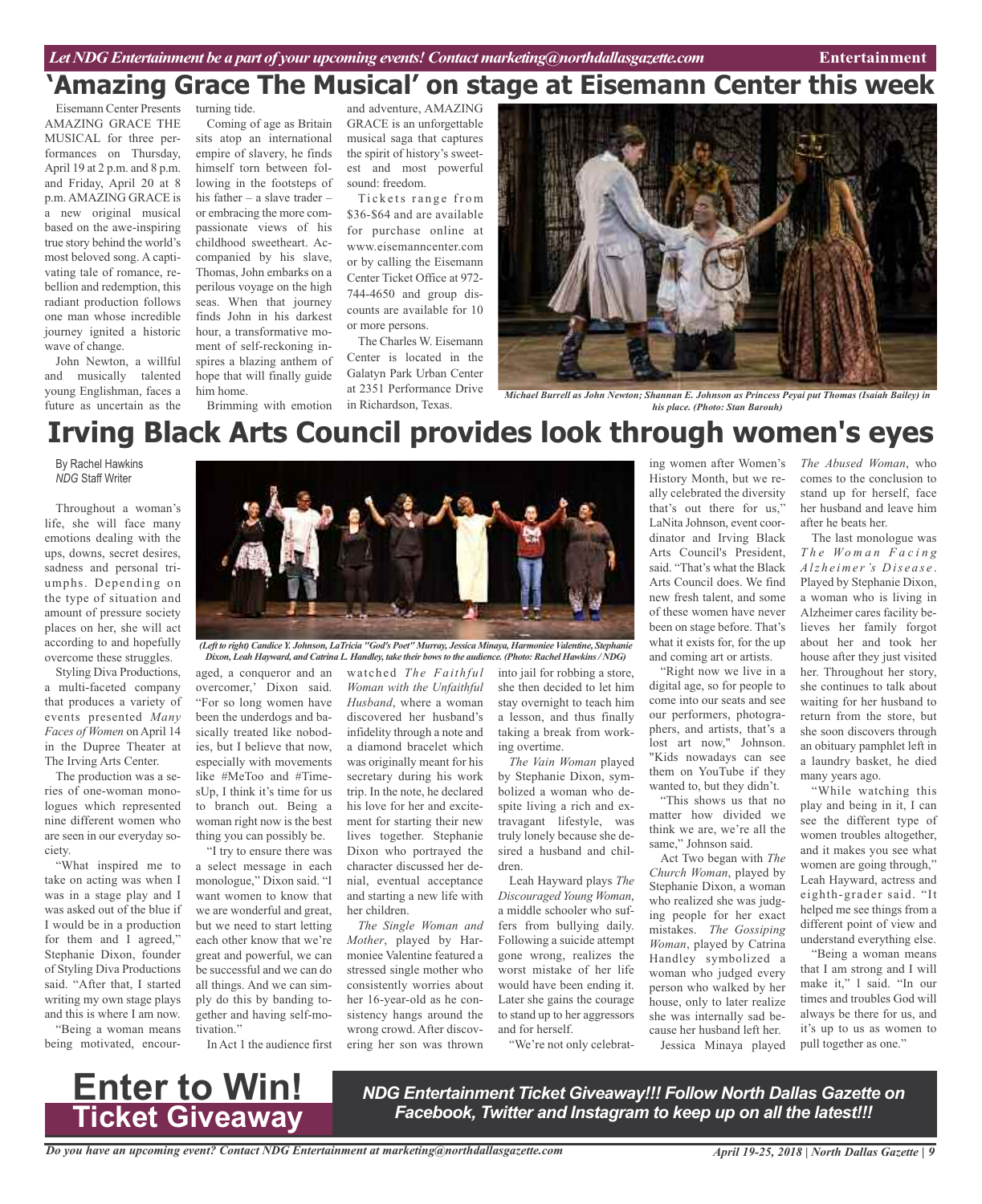# **NDG Book Review: It's time to revisit Strange Fruit (Volume II)**

By Terri Schlichenmeyer

Apples, bananas, cherries, and oranges.

Tasty things, available from an appropriate tree, perhaps even one in your back yard. But what's the story about them? Who was the first brave soul to take a chance and take a bite? In the new book "Strange Fruit Volume II" by Joel Christian Gill, you'll see that some histories remain hidden on the vine.

Throughout history, a lot of untold things happened that deserve to be remembered and retold. That's especially true of Black history and in this book, author



Joel Christian Gill offers up a few tales of inspiration and amazement.

Take, for instance, the story of Stagecoach Mary Fields.

At a time when the average man was not quite fiveand-a-half-feet tall, Mary stood six feet in height and weighed 200 pounds. It's been said that she never backed down from work nor gunman, she was brave, she loved baseball, and when the Postal Service needed a stagecoach driver for a dangerous route, Mary literally fought to get the job.

And then there's the tale of Blind Tom Wiggins.

Born into slavery, Tom was without sight from his very first day. He was also autistic and because of that, his master didn't think much about him – until the day that Tom sat down at a piano and played beautiful music without having received any lessons at all.

Alas, his owner tricked Tom's mother into signing away his life and though Tom later became famous, he was never given his freedom.

On the other side of the world, Millie and Christine McCoy were perfectly willing to speak up for themselves. Also born into slavery, in 1852, the girls were conjoined at the pelvis and were exhibited in Paris as "freaks" that could sing; their managers, in fact, called them "The Two-Headed Nightingale." They performed beautifully, and at age 15, they used their voices to announce their decision that their performances would no longer include "embarrassing public medical examinations." At the height of the Civil War, the enslaved girls took complete control of their lives!

Have you ever thought about the parts of history you might have missed? A small story here, a single person there, things you might like to know about? If you've wondered, then you can stop now: "Strange Fruit Volume II" helps fill you in.

With a title based on a Billie Holliday song about lynching, you can bet that the tales inside this book – most of which come from the latter 1800s – are inspirational in the courage shown by their subjects. Author Joel Christian Gill brings eight individuals to light, telling about them with sparse colors, illustrations, and few words; despite that the stories begin awfully abruptly, that irresistible artwork makes this book kid-friendly. A bibliography offers a path toward more information.

While adults can (and will) surely enjoy this book and may learn a thing or two, it's really meant for those 11-and-up. If a quickto-read curiosity-satisfier is exactly what's needed for home or school, "Strange Fruit Volume II" is peachy.

# **Artists kick off Dallas Art Fest preview collection**

By Rachel Hawkins *NDG* Staff Writer

In the early morning of Thursday, April 12, art lovers, philanthropists, collectors, dealers, artists, and socialites of all types gathered at The Fashion Industry Gallery, in Dallas to celebrate Dallas Arts Month.

Dallas Art Fest, an annual arts festival celebrated their 10th year by holding a press conference and a preview of the collector's artwork. The fair ran from April 13 to 15. This event also marked the third year of the Dallas Art Fair Acquisition Program. This program was designed to establish a partnership and encourage the Dallas Museum of Art to look in new directions by using funds to acquire select selections of artworks from the exhibiting galleries for the museum's permanent collection.

"The art fair is composed



*Dallas Mayor Mike Rawlings, and John Sughrue, Chairman of the Dallas Art Fest. (Photo: Rachel Hawkins / NDG)*

of 95 dealers from around the world," John Sughrue, co-founder, and chairman said. "There are around 40 dealers from overseas representing five different continents from more than 30 cities. This is a celebration of the contemporary visual arts and it's what's happening right now. It's not a museum experience. The artists that are being shown here this weekend either

will be or are in museums. But at the same time, these are the artist who is building careers and hope that someday they will be in the museums."

This year's art fest also marked the largest acquisition program reserve to date, with a generous fund of \$150,000. The artists who works were chosen from were: Sanford Biggers, Matthew Ronay, Brie

Ruais, Tony Lewis, Shara Hughes, Alicia Henry, and Geraldo de Barros.

"I strongly encourage those who don't know anything about art to come and look," Sughrue said. "It's a discovery process. You learn by seeing and I think the arts have the ability to expose us to different ideas, concepts, and broadens the mind. It doesn't mean that you're going to like everything you see, perhaps you're going to not like much of what you see. But my own personal experience was when I walked through an exhibition of contemporary art, there would be one to five things that could completely captivate my imagination. That discovery process to me is what life's all about."

The Dallas Art Fair continues its support to benefit the Dallas Contemporary, the Nasher Sculpture Center, and the Dallas Museum

of Art.

"Art is so important in our everyday lives because vernacular and a vocabulary that spans generations and ethnics and languages is something that we all respond to universally," Sughrue said.

The collector's preview that followed the press conference, gave Dallas art patrons an opportunity to buy artwork earlier than the general public.

"Dallas Arts Month started years ago as Dallas Arts Week when we decided that we would do art inspired things for a full week," Mike Rawlings, Mayor of Dallas said. "It started to grow and it started to be something that everyone wanted to participate in. This year we have jazz, poetry, theater and great conversations. One of the key corners of this was the formation of the Dallas Arts Fair. We continue to see

what this event has come, and we believe that for Dallas to become a great city, we have got to become a great art city.

"It's also important to realize that we are giving back to the art world," Rawlings said. "When John came and said what he was going to do to take this thing (the Dallas Art Fair) to the next level, we talked about how we would give back to the community. Dallas Arts District is the largest art district in the United States. No one has so much art in one part of the city with."

This year's Dallas Art Fest was filled with opportunity to bring in more diversity community engagement from around the globe. Many of the galleries feature a wide variety of work like paintings, sculptures, works on paper, photography, video and various types of installments.

# **Weekends of Wellness planned to commemorate Dallas Civic Leader**

Mary Lois Sweatt, a longtime Dallas resident, and founder of the Mary Lois School of Dance is being honored with a Weekend of Wellness Series by UNT Dallas beginning this month. For 24 days, the Weekends of Wellness Series will focus on lifestyle and preventative medicine to help Dallas community residents improve and prevent diabetes, hypertension, weight management and inflammatory diseases such as arthritis, asthma, eczema and optimize overall health.

The series is the brainstorm of Dr. William Sweatt, son of Mary Lois and Dr. James Sweatt, III. Dr. James Sweatt III, a noted local cardiac surgeon, practiced in Dallas for over 49 years.

During the entire Weekends of Wellness Series, lab-

oratory checks and screenings will be provided by Charleton Methodist Hospital. Lifestyle lectures and natural remedies will also be a focus of the series. Nyse Collins, CEO of Sanare Life, and a celebrated health show television personality,

will host a speakers panel featuring Dr. William Sweatt, Dr. David Derose, National Lifestyle Medicine Leader and Dr. Errol Bryce, a preventative and internal medicine specialist.

Healing food demos are a featured part of the series and admission is FREE to the public. 24 days to realistic health and healing will run four consecutive Saturdays, starting April 21, April 28, May 5 and May 12 at UNT Dallas, 7300 University Hills Blvd., in Dallas.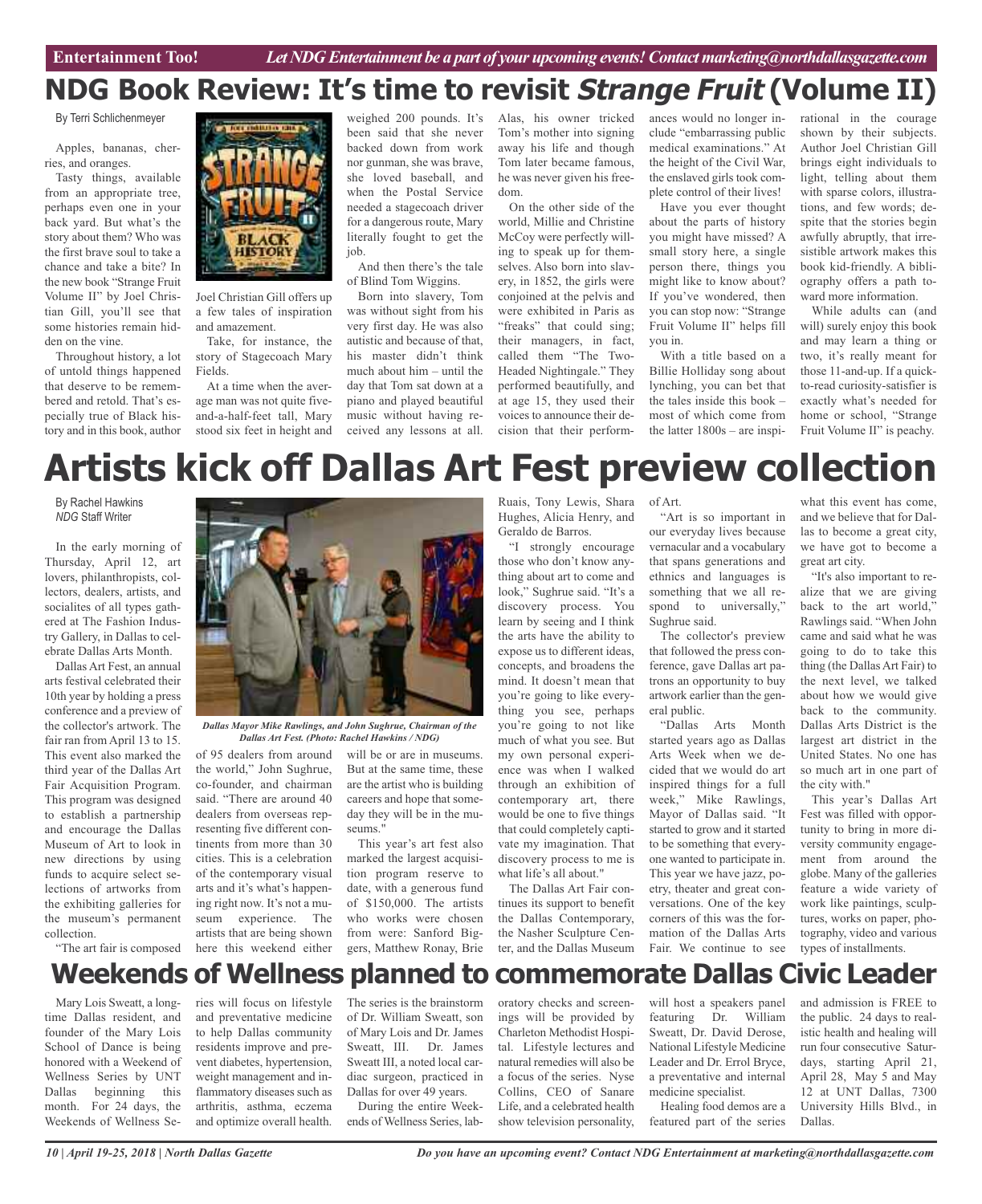# **Payday lenders wage new wars against consumers and regulation**

By Charlene Crowell

Nearly seven years ago, Congress fought for and won enactment of reforms that would help ensure that everyone would play by the same financial rules. The promise to the nation was that the days of ignoring the long-term health of the national economy as an excuse to justify lucrative and short-term profits would be over. The Dodd-Frank Wall Street Reform Act gave guardrails to lenders and consumers alike.

Charged to keep that vow was the Consumer Financial Protection Bureau (CFPB). Serving as the nation's financial cop-on-the-beat, CFPB worked to bring fairness and balance to the marketplace. So much so that 29 million consumers received nearly \$12 billion in restitution from illegal and deceptive practices in its first years of operation.

Lately however, changes in Washington have wrought a different attitude, one that prefers stripping away rules and regulation that protect people, as unnecessary nuisances that

bother businesses trying to make a buck – even if it isn't an honest one.

Want an example? Consider the payday lending industry and its multi-pronged efforts to oppose reasonable regulation. Three recent developments unmask a determination that is as deceitful as the little loans it sells that set up deep debt traps for borrowers.

On March 22, South Carolina Senator Lindsay Graham introduced a Congressional Review Act resolution, S.J. Res. 56, to repeal the CFPB's payday lending rule and prohibit the CFPB from doing something substantially the same in the future.An identical action was introduced earlier in the House of Representatives. These measures await action in both chambers.

Then onApril 9 and under the joint auspices of two payday lending lobbyists, the Community Financial Services Association of America (CFSA) and the Consumer Service Alliance of Texas, a lawsuit was filed that alleges the CFPB is "unconstitutional". The suit also takes aim at the same

payday and small-dollar lenders and basic rights and loan rule set to take effect in August of next year.

According to the lawsuit, "The Final Rule rests on unfounded presumptions of harm and misperceptions about consumer behavior and was motivated by a deeply paternalistic view that consumers cannot be trusted with the freedom to make their own financial decisions."

Reactions from civil rights and consumer advocates clearly indicated they weren't buying that bit of swamp land.

"It's no surprise that predatory payday lenders are behind litigation like this," said Hilary O. Shelton, NAACP Washington Bureau Director and Senior Vice President for Policy and Advocacy. "With little accountability for their actions, predatory payday lenders have long preyed upon communities of color, draining them of their hardearned savings, and with their debt trapping practices, our economic futures. This CFPB rule establishes a much-needed set of transparent responsibilities for

protections for borrowers."

"At a time when many Americans are living paycheck to paycheck while financial institutions are making record profits, we need stronger protections for consumers against unscrupulous financial practices," said Marisabel Torres, Senior Policy Analyst, Economic Policy, UnidosUS.

"Yet the payday industry is proving once again that they are focused on lining their pockets, not on the devastating financial harm their products cause. The CFPB's payday rule has support from the Latino community, who are far too often targeted and exploited by predatory payday lenders, and we oppose attempts by the industry to impede the rule's swift implementation."

Two days later in an appearance before the House Committee on Financial Services, Mick Mulvaney, the CFPB's illegally-appointed Acting Director made clear that a different director was in charge.

"The Bureau's new strategic priorities are to recognize free markets and consumer choice and to take a prudent, consistent, and humble approach to enforcing the law," said Mulvaney.

CFPB's mission statement, also changed under Mulvaney, shirks away from enforcement and instead will emphasize ways "to educate and empower consumers to make better informed financial decisions."

Pardon me, but if I've been financially snookered by a lender who promised one thing and delivered something entirely different, an "humble approach" to legal enforcement would not be in my best interests. Most consumers – me included - would want full financial justice that held those who violate laws and rules accountable.

A bicameral group of 43 lawmakers told Mulvaney pretty much the same thing in a letter they sent to him on March 27.

Misleading promises are a key part of payday lending's deceit. Add triple-digit interest rates to that deceit and it becomes nearly impossible for consumers of modest

financial means to repay the typical two-week loan. Months, if not years later, loan fees wind up costing far more than the actual principal borrowed.

**Marketplace**

"The CFPB payday and car title lending rule is designed to help ensure that lenders only make loans borrowers can afford to repay—a baseline standard that responsible lenders already follow," noted Mike Calhoun, President of the Center for Responsible Lending. "This is the payday lenders' latest attack in their war against consumers."

From kitchen table discussions of household money woes, to predatory lenders seeking ways to bilk consumers out of their hardearned monies, the CFPB was created to be the arbiter that brought balance and fairness to consumer lending.

Let the Bureau do its job. *Charlene Crowell is the Center for Responsible Lending's deputy communications director. She can be reached at Charlene.crowell@responsiblelending.org.*

# **EarthX brings world's largest environmental expo, conference and film festival to Dallas**

With a mission to connect the global community to create a sustainable world for all life and future generations, Texas-based nonprofit EarthX is hosting the world's largest environmental expo, conference and film festival from April 13- 22, at locations throughout Dallas.

The EarthX three-day expo, five-day group of conferences and 10-day film festival champions progress and innovation by bringing together environmental organizations, businesses, academic institutions, government agencies, interactive programming and thought leaders. The event also fosters celebration with interactive and immersive family entertainment, live music and sustainable food pavilions.

Founded in 2011 by Dal-

las-based environmentalist and businessman Trammell S. Crow, EarthX, formerly known as Earth Day Texas, began as an outdoor event spanning five blocks of Flora Street in the Dallas Arts District. It has grown to occupy approximately 1/2 million square feet of indoor and outdoor event space in Dallas' historic Fair Park. In 2017, the event drew 116,000 attendees, 800 exhibitors, more than 250 speakers. Approximately 1,200 volunteers will be needed to put on the massive event this year. Visit earthx.org to register for the 2018 event and receive free admission. "While we didn't come

up with the initial idea of a pro-business Earth Day, we ran with it and grew it into the world's largest gathering of its kind," said Trammell S. Crow, founder of EarthX. "International environmentalists, elected officials, investors, business leaders, educators and families are coming to EarthX in Dallas for an array of conservation-focused offerings, exhibits, films and conferences, where Earth is our common ground."

Confirmed, renowned speakers in their areas of expertise for EarthX 2018 include astronaut Buzz Aldrin, Dr. Sylvia Earle, Mission Blue; James Baker, Former Secretary of State; John Kasich, Governor of Ohio; Susan Eisenhower, Presidential Blue Ribbon Nuclear Commission; Academy-Award winner Louie Psihoyos; Paul Watson, Sea Shepherd; mayors of Phoenix, San Antonio and other cities; Dr. Ved Chirayath, Director of Laboratory for Advanced Sensing in the Earth Science Division at NASA Ames Silicon Valley; as well as representatives from National Laboratories.

EarthX features five days of conferences from April 18-22. E-Capital Summit will convene mission-driven investors, incubators, accelerators, researchers and breakthrough clean technology innovators from around the world to form partnerships having substantial, positive impacts on profits, people and the planet. EarthxHack, a 24 hour event, is the world's largest environmental hackathon, sitting at the intersection of innovation, technology and the environment. The platform will create groundbreaking solutions by utilizing the brightest technical minds of today

focusing on the problems of tomorrow. New for 2018, EarthxSolar will bring together change-makers in the business world and in solar energy. Other conferences, including EarthxOcean, E a r t h x R e s p o n s i bleOilandGas, EarthxBridge Summit and EarthxPolicy: Energy Done Right, will encompass educational, municipal and environmental efforts.

Exhibitors of Earthx-Expo, taking place at Fair Park April 20-22, include The National Audubon Society, Greenpeace, and The Plastic Soup Foundation, a nonprofit focused on reducing ocean plastic from Amsterdam, NL. EarthX has partnered with Trees for the Future to plant as many trees as possible in five African countries during the expo as well as with The

Great Seed Bomb and City of Dallas for the weekendlong Seed Bomb Blowout to help increase vital pollinator habitat here at home. In addition, Oncor will showcase the new Nissan Leaf with examples of EV charging stations, UPS is bringing its interactive education trailer on alternative fuel transportation, and TxDOT's Don't Mess with Texas Program offers an interactive virtual reality game about litter prevention.

EarthxExpo attendees can experience a wide range of educational and interactive activities for the whole family during the three-day event. There is plenty to do and see focused on sustainability and green living, from an Outdoor Adventure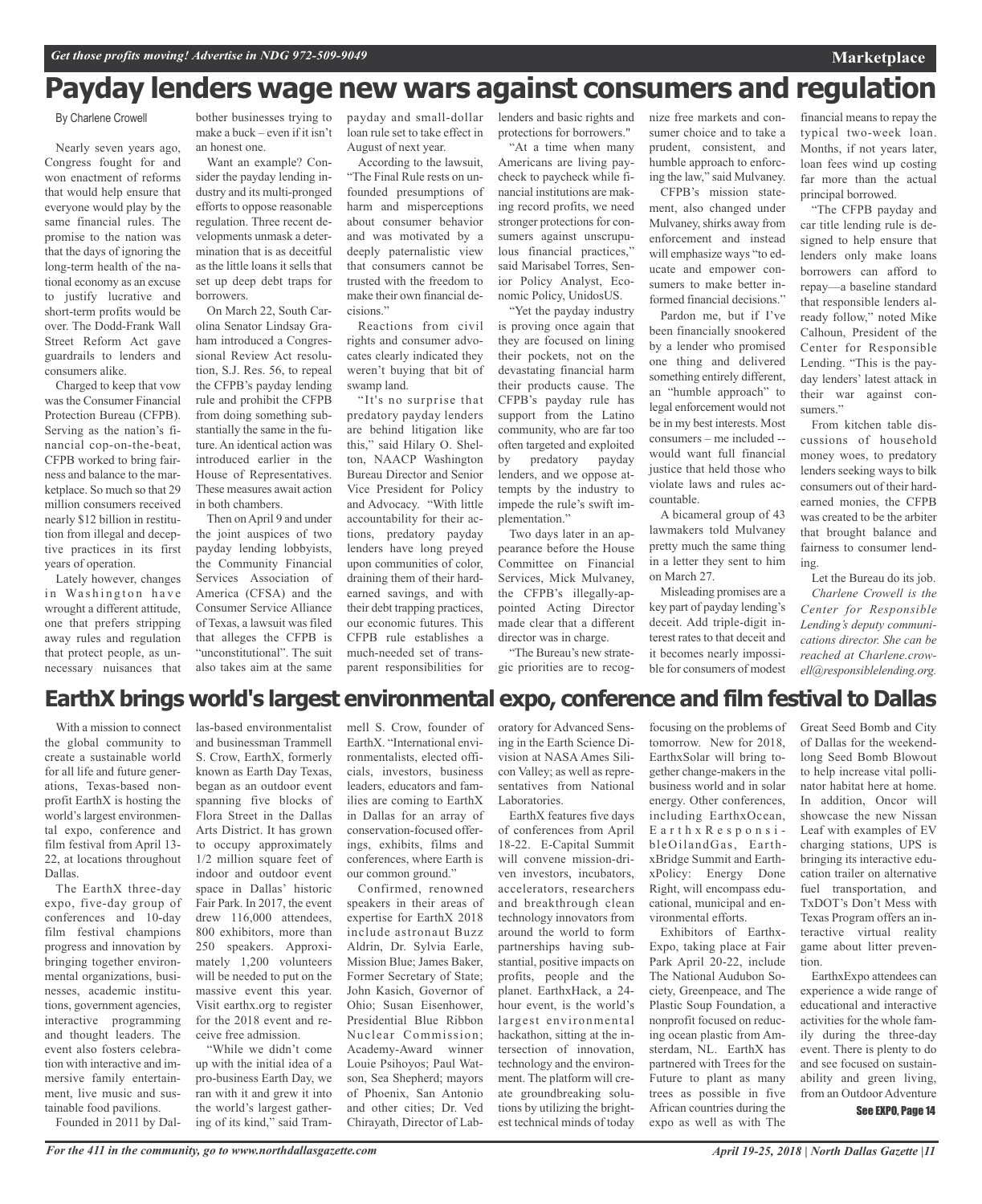# **Panel talks Dr. Ronald Walters' legacy, Black Power and the Black Press**

By Freddie Allen Editor-In-Chief NNPA Newswire

Democratic strategist and author Donna Brazile called world-renowned scholar and activist Dr. Ronald Walters a genius, during a recent forum celebrating hislegacy at the Thurgood Marshall Center for Service and Heritage in Washington, D.C.

In July 1958, when he was just 20 years-old and the president of the youth chapter of the NAACP in Wichita, Kan., Dr. Walters organized one of the first lunch counter sit-ins in the country to protest segregation. According to The New York Times, he was instrumental in the establishment of the Congressional Black Caucus in the early 1970s and served as "the deputy campaign manager and debate adviser for the Rev.

Jesse L. Jackson's presidential bid in 1984." Dr. Walters penned more than a dozen books on racial politics and Black Power and directed the African American Leadership Institute at the University of Maryland until 2009. He died from cancer in 2010.

"[Ron Walters] was smart. He was strategic. He understood politics. He understood power and he understood Black leadership," Brazile said.

Brazile, author of the book "Hacks: The Inside Story of the Break-ins and Breakdowns That Put Donald Trump in the White House," talked about working with Dr. Walters, when she was a "young, aggressive" community organizer trying to change politics from the inside out.

"Ron Walters provided us with a historical reference to what we were doing and trying to accomplish," Brazile said. "Ron provided a scholarly roadmap. He made you understand that it was not just about the moment that we were living in, but the historical journey that we had been on for over 200 years. He talked about political power, not just in the abstract…he taught us to use our power and leverage it."

The forum included a panel discussion featuring Dr. Raymond Winbush, a research professor and director of the Institute for Urban Research at Morgan State University; "The Black Eagle" Joe Madison, a radio talk show host on Sirius; and Dr. Robert Smith, the author of the book, "Ronald W. Walters and the Fight for Black Power, 1969-2010."

Dr. Benjamin F. Chavis, Jr., the president and CEO of the National Newspaper Publishers Association (NNPA), moderated the discussion.

The NNPA is a trade group that represents more than 200 Black-owned media companies in the United States; that reach more than 20 million readers, combined, in print and online, every week.

Dr. Elsie L. Scott, the founding director of the Ronald W. Walters Leadership and Public Policy Center at Howard University thanked the NNPA for partnering with the Walters Center to co-sponsor the event. Dr. Scott noted that Dr.

Walters wrote a weekly column for the Black Press. "He loved the Black

Press, he believed in the Black Press, and he wanted to make sure that the Black Press survived," Scott said. Dr. Winbush met Dr. Wal-

ters through his strong sup-

stand how to get there" The garden party created

port of reparations for slavery.

"Ron spoke the truth, as he saw it, and he didn't care who heard it," Dr. Winbush said.

Madison said that Dr. Walters had the rare ability to combine scholarship and activism.

"Scholars have got to become activists and Ron was an activist," Madison said.

And when Dr. Walters needed to get a message out to the Black community and the world, he went to the Black Press, Madison said, because as a scholar and activist, he recognized the value and credibility of Black-owned media.

"Ron always went to the Black media, first," Madison said. "Not CNN, not to ABC, but to the Black media, first."

Smith, who collaborated with Dr. Walters on the book titled "African American Leadership," said that as a Black intellectual and media commentator, Dr. Walters prioritized the Black Press.

"He saw the [Black Press] as a means to build Black Power," Smith said. "You want to talk to Black people, you talk to them through their media."

Dr. Chavis noted that the movements for Black Power and Black political leadership have evolved and that Dr. Walters' writings gave recognition to the diversity within the Black community, but also called for unity.

"He was one of the few political scientists that talked about the economics of Black Power," Dr. Chavis said.

A recent Nielsen study showed that Blacks have an annual buying power of

#### See PRESS, Page 15

**GLASS,** continued from Page <sup>8</sup>

whelmed with joy," Hampton said. "I love being able to put love into details. I being able to see people laugh and have a good time. Raise Your Glass was designed to give back to the community. I'm so thrilled and honored to be surrounded by powerful women who have so many great arts and many things to offer.

Guests were given the opportunity to enjoy tantalizing bites, live entertainment, see visual artists works, specialty vendors for shopping, and watch a fashion panel, and fashion show.

Dede McGuire, the host of K104 FM's Dede in the Morning, was invited to host the event as the emcee.

"I love the fact that Amy is giving back to women organizations and she's all about the empowerment and advancement of young girls and women," said McGuire. "I hosted the last event in November, and I just knew that this was something Dallas needed.

"Empowering women for me is making sure our women and girls are educated in this country and to make sure they have the resources to do that," McGuire said. "Helping to advance families because there are a lot of women who are the head of households, so it's about advancing that woman and teaching her the proper tools to raise her children. It's also about helping women move forward and ensuring they have a voice for themselves."

Amy teamed with the Dallas Women's Foundation. During the event, women-owned companies and vendors promoted their merchandises.

"I am here to showcase my new book Believe Bigger, it's the number one new release in the country for women in business," Marshawn Evans Daniels, author said. "I came all the way fromAtlanta to support Amy and to inspire women to believe bigger.

"Women's empowerment means stepping into who you were always born to be," Daniels said. "To believe bigger is to believe beyond of what you may have been through and what you think you know about yourself."

Throughout the day, the beautiful Texas weather inspired guests to red, white and rosé all day. They had the opportunity to enjoy unlimited wines, savory foods, and Sociologie Wine inspired flavored cupcakes. The live music was provided by various independent performing artists and Grammy award-winning DJ Babey Drew.

"I love not only Sociologie Wine, but creating a signature event like this in Dallas is Brillant," Danyel Surrency Jones, CEO and Cofounder of Powerhandz said. "I'm here to support here as a woman-owned company, because I myself is one as well, and moving forward and growing something beautiful here in Dallas.

"Being a co-founder and coming from corporate America and then jumping into entrepreneurship, what that says to a little girl is powerful," Jones said. "It says to them, I can take whatever track I want and be successful in whatever I want, I just need to underInstagram-worthy styled

photo-booths, where guests used the hashtag #RYGD2018 all evening to

promote the event. There were also games, giveaways, and free swag bags.

**THRIVE** 

**COLLABORATE LEARN & GROW** 







"I've eviginally from Sacramente. California, go learning about the history and culture of Dallag is really cool to me."

AGENT-MARRIER Special Education Teacher



# apply online<br>CFBJOBS.COM

*12 | April 19-25, 2018 | North Dallas Gazette*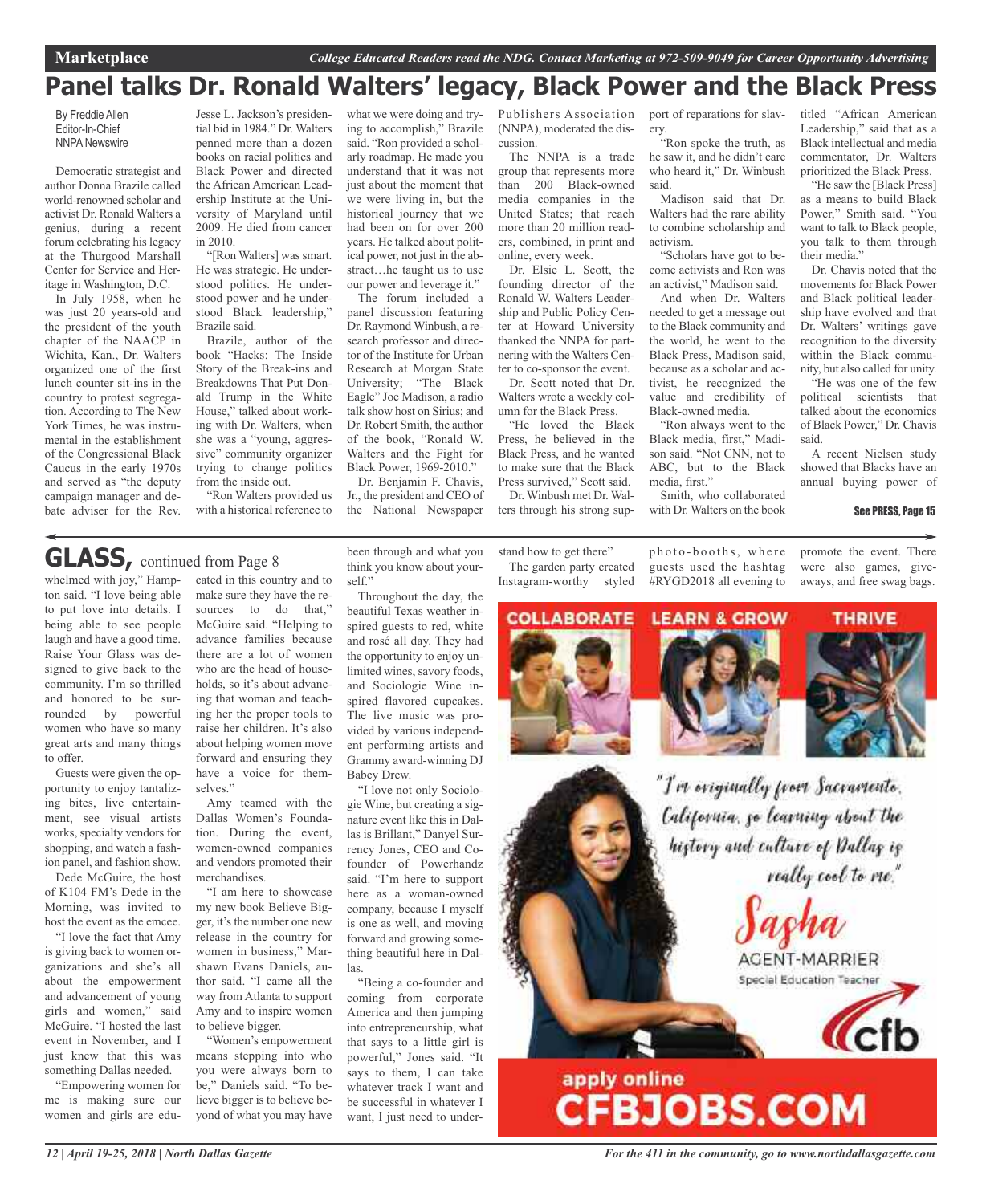pet lovers to work at their distribution center in Ennis. The positions are full-time direct hires, not temp positions.

Within the first six months you can earn up to \$17.94 and enjoy paid time off 90 days from hire, health, vision and dental as well 401k saving plan. After 100 days you receive a \$500 retention bonus; and eligible to receive \$500 for referring a friend for hire.

They are located at 2880 S. Oak Grove Rd. in Ennis. Open interviews are held on the third Tuesday of each month from  $8$  a.m.  $-10$ a.m.

## **April 21**

**EnjoyMint Job Fair** EnjoyMint, a new fast and casual dining concept created by Asian Mint, will host Job Fair Day on Saturday, April 21 from 10:00 a.m. to 12:00 p.m. 300 W. Campbell Road, Suite 140 in Richardson. They are currently accepting applications for full-time and parttime positions. Applicants can submit a resume and schedule an interview slot during their Job Fair Day.

The current open posi-

# **TISEO PAVING COMPANY**

419 E. Hwy. 80, Mesquite, TX 75150 Tel: (972) 289-0723 Fax (972) 216-5637 www.tiseopaving.com

Performing Concrete Street Paving in the Metroplex Area We Accept Subcontracting Bids For All Public Works Projects in the Dallas Area. We Are Accepting Applications for Concrete Mixer Drivers and Heavy Equipment Mechanics

**Equal Opportunity Employer** 



tions are: Greeters, Food Runner/Busser/Expo, Wok/Grill/Fry Experts, Bowlers, Utility Prep Cook, Key Hourly Positions, Assistant and General Manager positions.

# **April 26**

**Texas Live! Job Fair** Texas Live! is hosting a job fair from 2:00 p.m. to 7:00 p.m. at Globe Life Park, 1000 Ballpark Way. The event will take place inside Cholula Porch.

Open positions include: hospitality, food services, security, housekeeping, and entry level management opportunities. Make sure to bring plenty of resumes!

Pre-registration is required for this event. For registration and more information, please visit https://texaslivejobfair.even tbrite.com.

**April 26 Dallas ISD Public School Choice & Special Programs Job Fair** Dallas ISD is hosting a

job fair from 5:30 p.m. to

7:30 p.m. at Alfred J. Loos Sports Complex, in Addi-

This event will be geared toward any campus that falls under the Public School Choice umbrella: Transformation and Innovation, Personalized Learning, Magnet, Montessori, Vanguard, Collegiate Academy, Choice Programs, Two-Way Dual Language etc.

For this event you will need your registration ticket and your certification or Statement of Eligibility. Check-in will start at 4:30 p.m. to register for this event please visit: eventbrite.com.

## **April 28**

**Career Expo and Job Fair Grand Prairie**

Grand Prairie Libraries is providing a Career Expo and Job Fair from 10:00 a.m. to 1:00 p.m. There will be over 20 job representatives at this expo. Some employers will hold interviews



**May 1 Texas Instruments**

**Wafer Fabrication Job Fair** Texas Instruments is

looking for full-time and weekend entry level wafer fabrication positions. This event will be held from 9:30 a.m. to 2:30 p.m. at Volt Workforce Solutions 8505 Freeport Pkwy.

• Perks include:

• Career path into a large professional corporate environment

• Stable full-time hours. Facility operates 24 hours/day, 365 days/year

• \$11-\$14 an hour (depending on experience and evaluation)

• Each shift is 12 hours in length (overtime pay after 8 hours worked each day)

• Shifts range from 7AM



# **Paid Internship opportunity for writers, college students in the Dallas Area**

The *North Dallas Gazette* has an internship

position available. The goal is to provide students and aspiring writers an opportunity to gain published clips, experience and professional feedback. The position is for up



to 20 hours a week at \$8.00 per hour. Applicants must have reliable transportation.

**Send resume and writing samples to: businessoffice@northdallasgazette.com** - 7PM or 7PM - 7AM (compressed shifts - will work 3 to 4 days/week alternating). 15% more for night shift • When a job offer is

made, no specific shift is guaranteed. • 3-4 days off per week

• Clean room environment, requires full smocking including face masks and goggles

• Retention Bonus (During first year)

To register please visit: www.eventbrite.com.



• Competitive wages<br>• Array of benefits<br>• Education incentive pay<br>• ...and more

REGISTER ONLINE TO TAKE THE CITY OF IRVING'S NEXT CIVIL SERVICE ENTRANCE EXAM

*www.cityofirving.org*

*The City of Irving does not discriminate on the basis of race, sex, religion, age or disability in employment or the provision of services.*

## **INVITATION TO BID**

# **EAGLE CONTRACTING L.P.,**

an Equal Opportunity Employer, is soliciting Minority Owned and Women Owned Business Enterprises for Subcontract and Material Supply Bids for the following project:

. **City of Farmersville, TX** Wastewater Treatment Plant 1 Rehabilitation Bid Date: May 1, 2018 @ 2:00 p.m.

# **Contact: Damon Brooks**

**d.brooks@eaglecontractinglp.com**

**817-379-1897 Fax: 817-379-0610**

Eagle Contracting L.P. Fort Worth, Texas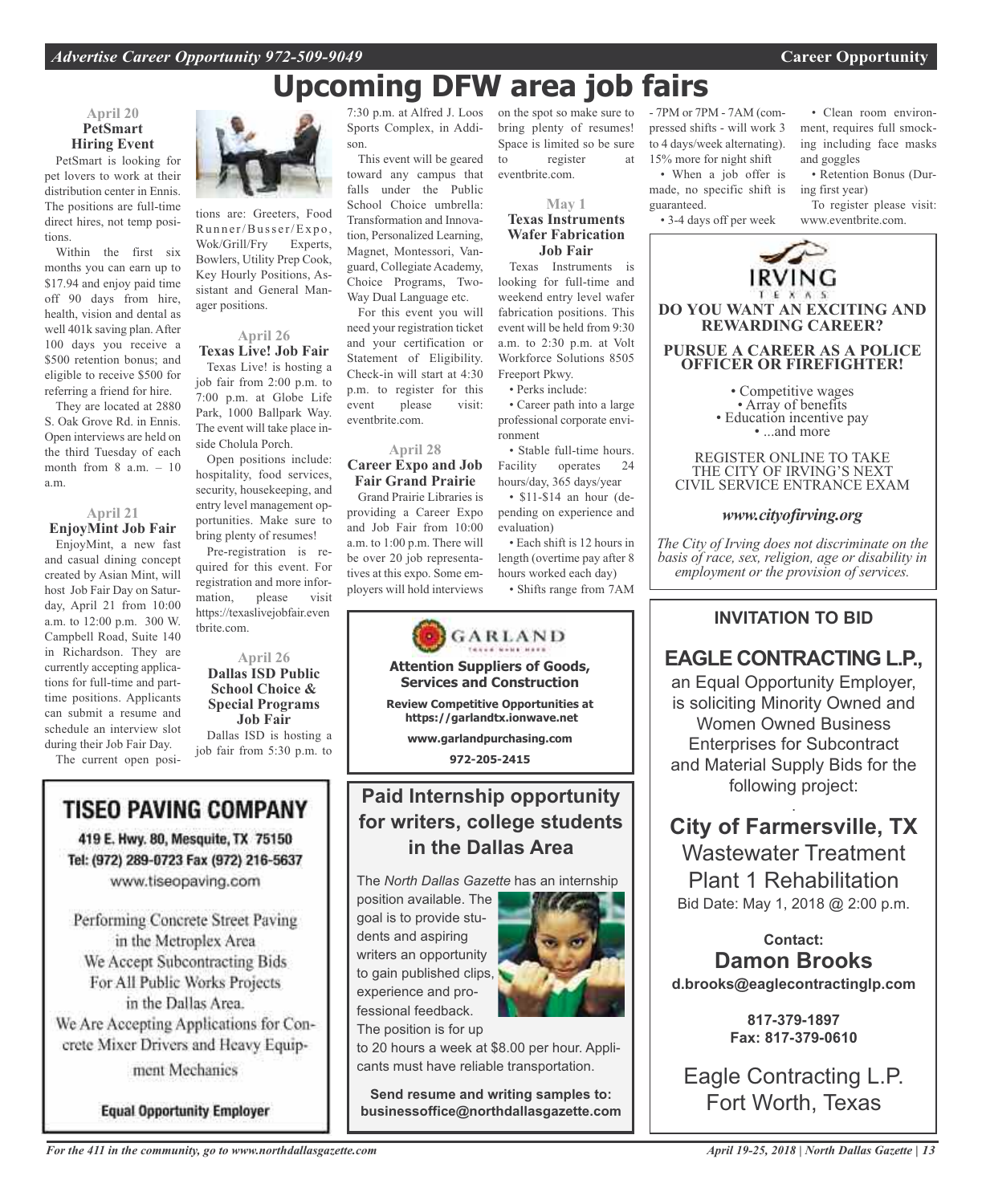## **Church Happenings www.NorthDallasGazette.com**

### **BETHEL BIBLE FELLOWSHIP, CARROLLTON (A PLACE TO BELONG)**

*NOTICE: Pastor Woodson serves the community by providing "Professional Therapy and Counseling Services" on a "Sliding Fee" scale. To schedule an appointment call the Pastoral Counseling Center at 972-526-4525 or email the church at www.bethelbiblefelloswhip.org*

Discover Hope and Help for daily living; and, you don't have to be a member to come. The Connect-2-Reflect (C2R) meetings are held in comfortable and relaxed homes, one in Carrollton and one in Plano, refreshments are served. Call the church for details.

#### **April 22, 9:45 a.m.**

You're invited to our "Prayer and Meditation" at 9:45 am. You will be blessed and inspired. You don't want to miss this as we celebrate service to God our community and all mankind.

#### **April 25, 7 p.m.**

Join us in Wednesday's Prayer and Bible Study Class with Senior Pastor Woodson, Pastor Larry Gardner, Pastor Bernadette, and others conducting a new book study with "The Red Sea Rules" by Robert J. Morgan, 10 God-Given Strategies for Difficult Times, with supporting chapters and verses. Spiritual maturity is God's desire for you; it's Time to Grow in the Word of God.

Dr. Terrance Woodson, Senior Pastor 1944 E. Hebron Parkway

Carrollton, TX 75007 972-492-4300 www.bethelbiblefelloswhip.org

## **FELLOWSHIP CHRISTIAN CENTER CHURCH IN ALLEN "THE SHIP"**

#### **April**

You are invited to look at our Church Demo on our website to see progress on the new building sight as we prepare for the future; and, don't forget to put it on your calendar for our Grand Entry Service on May 13th.

### **April 22, 8 a.m.**

Join us in our Sunday Morning Services as we praise and worship God in the Joycie Turner Fellowship Hall, followed by our Sunday Worship Services; and bring someone with you, you will be blessed.

#### **April 25**

Join us in our Wednesday's 12 Noon-Day Live, Prayer and Bible Study class and/or our Wednesday Night Live, Prayer and Bible Study at 7 p.m. to learn more about God's Word. Be encouraged by God's plan for your maturity and His glory; and most of all; be prepared to grow.

You are invited to our VIP Sunday Worship Service at Story Elementary in Allen, Texas. It's for our Friends and Family. You are special to us.

#### **May 13, 9:30 am**

You are invited to our Grand Entry Sunday Service. Mark your calendars! We are glad that God is

expo and conferences, EarthxFilm will commence on April 13 and run through April 22. EarthxFilm uses the power of film and emerging media to raise awareness of global environmental issues. Over 10 days, EarthxFilm will present over 60 features and

# **EXPO**, continued from Page 10

Zone featuring scuba diving to tree climbing and goat yoga and an Interactive Zone with virtual and mixed reality, to exploring a Tiny House Village or enjoying the Eco Auto Show, E-Bike track and science education trucks.

Prior to the launch of the

 $\mathcal{L}_\text{max}$  , which is a set of the set of the set of the set of the set of the set of the set of the set of the set of the set of the set of the set of the set of the set of the set of the set of the set of the set of

#### **April 29, 9:30 a.m.**

events across the city. EarthxFilm's educational components include Youth Online Filmmaking Competitions (open now), inschool screenings and hands-on workshops at EarthX. An EarthxFilm Awards Ceremony will be held on the last day of the festival, Sunday, April 22.

ship Service as we praise and worship God for His Honor and His glory; and don't forget to comeback at 7 p.m. for our Brazilian Church.

blessing us and we want you to share our blessings.

Dr. W. L. Stafford, Sr., Ed. D.

Future Building location is 2450 K Avenue #300 Plano, TX 75074 972-379-3287 www.theship3c.org

 $\overline{\phantom{a}}$  , which is a set of the set of the set of the set of the set of the set of the set of the set of the set of the set of the set of the set of the set of the set of the set of the set of the set of the set of th

**INSPIRING BODY OF CHRIST CHURCH, Let's Go Fishing! MATTHEW 4:19**

**April 20, 7 p.m.** All men are invited to Men's Ministry meeting each Friday night at 7 p.m., (IBOC promotes proactive

**April 22, 10 a.m.** You are invited to join us for our Morning Service as we celebrate of our Lord and Savior, Jesus Christ.

**April 23, 7 p.m.** Join us in Monday School as we grow in God's Word and learn what God has to

**April 29, 10 am** You are invited to our Baby Christening Service. Don't forget to invite family and friends to this sacred event.

7701 S Westmoreland Road

**MT. OLIVE CHURCH OF PLANO (MOCOP) (Uniting the Body of Christ Among Nations)**

**April 22, 10 a.m.** Join us for Morning Wor-

shorts at screenings and

Pastor Rickie Rush

Dallas, TX 75237 972-372-4262 www.Ibocchurch.org  $\overline{\phantom{a}}$  , and the set of the set of the set of the set of the set of the set of the set of the set of the set of the set of the set of the set of the set of the set of the set of the set of the set of the set of the s

male leadership.)

say to us.

Senior Pastor 1609 14th Street Plano, TX 75074

> **April 25, 7 p.m.** You're invited to our Wednesday's Bible Study class; you will learn what God has to say to us. Come to be encouraged by God's plan for your spiritual growth and His glory.

Dr. Sam Fenceroy, PhD Senior Pastor and Pastor Gloria Fenceroy 300 Chisholm Place Plano, TX 75075 972-633-5511 www.mocop.org

#### **NEW MOUNT ZION BAPTIST CHURCH (Abiding in Christ)**

 $\overline{\phantom{a}}$  , and the set of the set of the set of the set of the set of the set of the set of the set of the set of the set of the set of the set of the set of the set of the set of the set of the set of the set of the s

**April 22, 7 a.m.** Join us for our Early Service or our Morning Worship Service as we praise and worship God, you will be blessed.

**April 25, 7 p.m.** Join us at our Wednesday's Intercessory as we pray to God for others. Call the church for details for details.

Dr. Tommy L. Brown, Ed. D. Senior Pastor 9550 Shepherd Road Dallas, TX 75243 214-341-6459 nmzbcofdallas@aol.com

**SHILOH MBC IN PLANO (WHERE COMMUNITY BECOMES FAMILY)**

 $\overline{\phantom{a}}$  , and the set of the set of the set of the set of the set of the set of the set of the set of the set of the set of the set of the set of the set of the set of the set of the set of the set of the set of the s

Come and connect to God through Shiloh; grow in

On Friday, April 20, EarthxGlobalGala will be a star-studded evening event that honors visionary leaders in environmental education, film and television. The Global Impact Awards will be given during this fascinating, fun and interactive night at the Perot Museum of Science and Technology.

Christ through the study of God's Word; and Serve God through service to each other and to the world. John 12:26.

**April 20, 6:30 – 9 p.m. April 21, 8 a.m. – 3 p.m.** Men, you're welcome to our Annual Men's Conference to hear speakers, panel discussions and workshops for men and young men (ages 12 and older). We will look for you.

#### **April 22, 8 a.m. and 11 a.m.**

You are invited to join us as we celebrate the our Lord and Savior, Jesus Christ this Sunday. We would love to have you at our services.

## **April 25, 7 p.m.**

You're invited to our Wednesday's Bible Study to learn more about God's Word. Come and be encouraged by God's plan for your maturity and growth; it's all for His glory and His honor. We are, "Growing in Christ through the study of His Word."

Our church ministries offer opportunities for motivation and growth; join us and see. Be blessed of the Lord.

Dr. Isaiah Joshua, Jr. Senior Pastor 920 E. 14th Street Plano, TX 75074 972-423-6695 www.smbcplano.org



churches and non-profit organizations that need to let the community know about your Special Event.

### Opportunity You Can Measure...

#### **Church Events**

- Church Anniversary
- Pastor's Anniversary
- Women's Day
- Men's Day

## **Non-Profit Org. Events**

- Fundraisers
- (Concerts)
- Special Events
- (Personal or Community)

# Special Rate \$199

(Black & White, per insertion) Ad size - 4.905"x 6"(Quarter Page, B&W) (NOTE: Color Ad \$75 extra per inserion) Production disclaimer - NDG ad meake-ready is not included in promotion. Layout/production of "copy ready"ad will be a nominal extra cost. E-mail ad copy to: Marketing@NorthDallasGazette.com or call our Marketing Department today!



*14 | April 19-25, 2018 | North Dallas Gazette*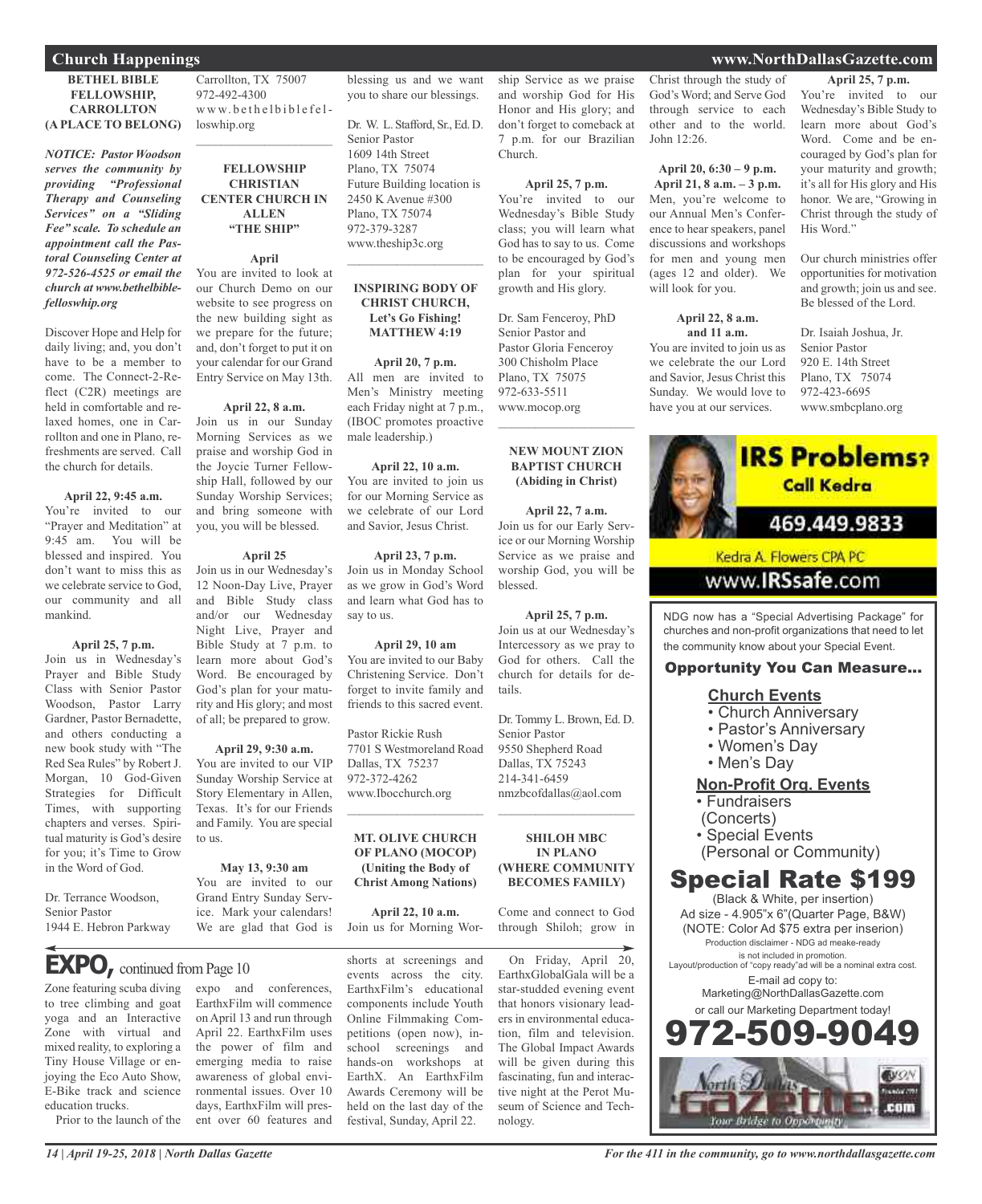#### **www.NorthDallasGazette.com Church Directory**

# **Believers are made for heights**



*Send email to: businessoffice@ northdallasgazette.com to sign up for Sister Tarpley's weekly electronic newsletter.*

"The Sovereign LORD is my strength; he makes my feet like hinds feet, he enables me to go on the heights" (Habakkuk 3:19).

The book of Habakkuk inspired Martin Luther's reformation; and the book "Hinds Feet on High Places." Hind's feet enable a donkey and other such animals to walk up mountains without them falling off, the writer Hannah Hunnard wrote the book.

Habakkuk encourages us to question what God is doing in our lives and how we can increase our faith to do what God desire for us to do. Because some time when we are thrown into suffering for a period of time, or our enemies are prospering while we are just

barely getting by, we begin claim higher, and, if we rest form of power they had not to wonder about the equity of God and our lives. Habakkuk affirms that God is God all by Himself and that we are made to scale the mountains of adversity whenever they come and whatever the direction they come from.

We just need to be still and know God is at work to make us more like Christ. He is who He says He is and does keep His promises, He is forever faithful. God equips believers to scale the heights even in the midst of great challenges. He enables us to go to the higher places with Him where we are set apart from the world. (A story is told of a man on a plane and saw a snake crawling around, the man told the captain. The captain said that he would take the plane to a higher altitude which would kill the snake.) There may be a time when the way we have to go to get us through suffering and sorrow is to

## in Him and trust Him we come out where He wants  $\overline{118}$ .

When Jesus told the disciples that He was going to send the Holy Spirit to them, it was in order for them to scale the mountain before them with a new

experienced. "But you will receive power when the Holy Spirit comes on you; and you will be my witnesses in Jerusalem, and in all Judea and Samaria, and to the ends of the earth." (Acts 1:8).

If you find yourself in a



*Sisters-in-Christ, faithfully working in the church (L to R): Carla Barnes, Bobbie Hill and Denise Lewis for God's glory and honor.*



more than \$1.1 trillion, which continues to rise; however, this growing spending power has not translated to increased economic prosperity or wealth in the Black community.

Brazile said that the election of Donald Trump has changed political norms in the U.S. and it's critical that Blacks are a part of the next phase of leadership.

"If Ron Walters were here, today, he would tell you that Black Power is not just about a single individual or one moment in time," Brazile said. "It's about a continuum, a long journey."

*This article was originally published on Black-PressUSA.com.*



**Look for NDGTV at NorthDallasGazette.com**







place of doubting God and

brothers and sisters in Christ who are so faithful to follow Him anywhere they are persecuted for doing so. God has promised to honor them for believing in Him and standing in faith. Pray that God will meet their every need. Pray for peace beyond understanding for good health; for basic life needs of food, clothing, and shelter; for fellowship with other Christians; for protection from harm and evil; and for opportunities to share the Gospel and witness His love in the Name of Jesus.





Īsiah Joshua, Jr. Fustor

SMBC: A church Focused on Excellence while Teaching the Word. Preaching the Gospel, Reaching the World

Worship Times: 8 and 11 a.m. Sunday School: 9:45 a.m. Mid-week: Wednesday at 7:00 p.m. Youth Church: Every 3rd, 4th, and 5th Sunday at 10:45 a.m. AWANA: Wednesday at 6:30 p.m. Contact Information: 972-423-6695 www.smbcplano.org

*For the 411 in the community, go to www.northdallasgazette.com*